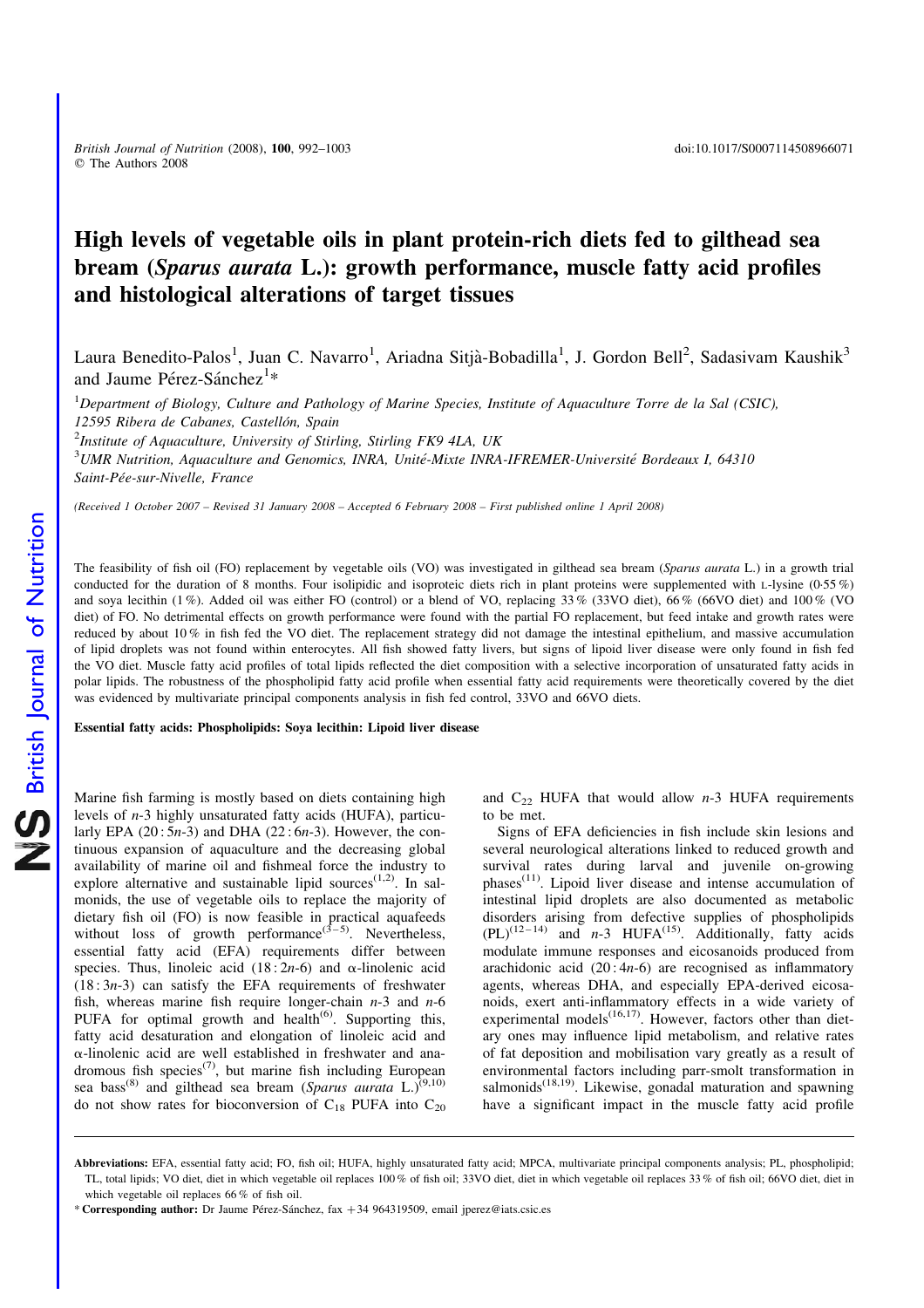of gilthead sea bream females<sup> $(20)$ </sup>. Deposition rates and fatty acid profiles also vary seasonally in wild gilthead sea  $b$ ream<sup> $(21)$ </sup>, but the feeding regimen is a major influence and most of these changes can be overridden by full rations given under intensive aquaculture. Indeed, monitoring studies in various Greek fish farms failed to show a seasonal impact in the muscle fat deposition and profiling of gilthead sea bream $^{(22)}$ .

Gilthead sea bream is a major cultured finfish in the Mediterranean area, and extensive research to sustain further growth has proved that vegetable oils can replace up to 60 % of the added FO, in fishmeal-based diets, without adverse effects on growth, feed efficiency and survival rates(8,23,24). Additional studies have addressed the extensive replacement of fishmeal by plant proteins $(25,26)$ , and recently growth-compensatory mechanisms of the somatotropic axis have been evidenced in short-term trials when juvenile fish were fed during the summer growth spurt with plant proteinbased diets and graded levels of vegetable  $oils^{(27)}$ . Indeed, with the total replacement of dietary FO some growth reduction occurred, and it was accompanied by decreased production of hepatic insulin-like growth factor-I not compensated by the local expression (skeletal muscle) of insulin-like growth factor and/or growth hormone receptors. In humans and other animal models, there is also increasing evidence linking endocrine and metabolic dysfunctions resulting in obesity and insulin resistance with steatosic livers and altered fatty acid profiles of PL and stored  $TAG^{(28)}$ . In this sense, three major goals were addressed in the present paper in a gilthead sea bream trial conducted over a growth trial of 8 months' duration: (a) the relationship between dietary and muscle fatty acid profiles; (b) the robustness of the PL fatty acid profile when EFA requirements are theoretically covered in the diet; (c) histological alterations of liver and intestine as sensitive target tissues of lipid-metabolism dysregulation.

# Materials and methods

# Diets

Four isoproteic, isolipidic and isoenergetic plant proteinbased diets were made with a low inclusion level (20 %) of fishmeal and fish soluble protein concentrates (Tables 1 and 2). All diets were supplemented with L-lysine  $(0.55\%)$ and contained soya lecithin (1 %). Added oil was either Scandinavian FO (control diet) or a blend of vegetable oils, replacing 33 % (33VO diet), 66 % (66VO diet) and 100 % (VO diet) of the FO. The blend of vegetable oils (rapeseed oil–linseed oil–palm oil, 2·5:28·8:3·6, by wt) provided a similar balance of saturates, monoenes and PUFA to that found in FO, but without  $HUFA<sup>(29,30)</sup>$ . All diets were manufactured using a twin-screw extruder (Clextral, BC 45) at the INRA experimental research station of Donzacq (Landes, France), dried under hot air, sealed and kept in air-tight bags until use.

#### Growth trial and tissue sampling

Juvenile gilthead sea bream of Atlantic origin (Ferme Marine de Douhet, Ile d'Oléron, France) were acclimatised to laboratory conditions at the Institute of Aquaculture Torre de la Sal (IATS) for 20 d before the start of the growth study. Fish of Table 1. Ingredients and chemical composition of experimental diets

|                                  | Diet    |        |        |        |  |  |  |  |
|----------------------------------|---------|--------|--------|--------|--|--|--|--|
|                                  | Control | 33VO   | 66VO   | VO     |  |  |  |  |
| Ingredient (%)                   |         |        |        |        |  |  |  |  |
| Fishmeal (CP 70%)*               | 15.00   | 15.00  | 15.00  | 15.00  |  |  |  |  |
| CPSP 90 <sup>+</sup>             | $5-00$  | 5.00   | 5.00   | $5-00$ |  |  |  |  |
| Maize gluten meal (CP 63%)       | 40.00   | 40.00  | 40.00  | 40.00  |  |  |  |  |
| Soyabean meal (CP 46%)           | 14.30   | 14.30  | 14.30  | 14.30  |  |  |  |  |
| Extruded wheat (CP 15%)          | 4.00    | 4.00   | 4.00   | 4.00   |  |  |  |  |
| Fish oil‡                        | 15.15   | 10.15  | 5.15   | 0.00   |  |  |  |  |
| Rapeseed oil                     | 0.00    | 0.85   | 1.70   | 2.58   |  |  |  |  |
| Linseed oil                      | 0.00    | 2.90   | $5-80$ | 8.79   |  |  |  |  |
| Palm oil                         | 0.00    | 1.25   | 2.50   | 3.79   |  |  |  |  |
| Soya lecithin                    | 1.00    | 1.00   | 1.00   | $1-00$ |  |  |  |  |
| Binder (sodium alginate)         | $1-00$  | $1-00$ | $1-00$ | $1-00$ |  |  |  |  |
| Mineral premix§                  | $1-00$  | $1-00$ | 1.00   | $1-00$ |  |  |  |  |
| Vitamin premix                   | 1.00    | 1.00   | 1.00   | $1-00$ |  |  |  |  |
| CaHPO4.2H <sub>2</sub> O (18% P) | 2.00    | 2.00   | 2.00   | 2.00   |  |  |  |  |
| L-Lysine                         | 0.55    | 0.55   | 0.55   | 0.55   |  |  |  |  |
| Proximate composition            |         |        |        |        |  |  |  |  |
| DM (%)                           | 93.43   | 94.10  | 94.79  | 95.38  |  |  |  |  |
| Protein (% DM)                   | 48.98   | 48.74  | 49.03  | 48.65  |  |  |  |  |
| Fat (% DM)                       | 22.19   | 22.26  | 22.11  | 22.31  |  |  |  |  |
| Ash (% DM)                       | 6.54    | 6.57   | 6.62   | 6.41   |  |  |  |  |
| $EPA + DHA$ (% DM)               | 2.31    | 1.61   | 0.90   | 0.30   |  |  |  |  |
| Gross energy (kJ/g DM)           | 24.72   | 24.71  | 24.65  | 24.49  |  |  |  |  |

33VO diet, diet in which vegetable oil replaces 33 % of fish oil; 66VO, diet in which vegetable oil replaces 66 % of fish oil; VO diet, diet in which vegetable oil replaces 100 % of fish oil; CP, crude protein.

\* Fishmeal (Scandinavian LT; Norsildmel, Fyllingsdalen, Norway).

† Fish soluble protein concentrate (Sopropêche, Boulogne-Sur-Mer, France).

 $‡ 3$  Fish oil (Sopropêche).

- § Supplied the following (mg/kg diet, except as noted): calcium carbonate (40% Ca), 2·15 g; magnesium hydroxide (60 % Mg), 1·24 g; potassium chloride, 0·9 g; ferric citrate, 0·2 g; potassium iodide, 4; sodium chloride, 0·4 g; calcium hydrogen phosphate, 50 g; copper sulfate, 0·3; zinc sulfate, 40; cobalt sulfate, 2; manganese sulfate, 30; sodium selenite, 0·3.
- || Supplied the following (mg/kg diet): retinyl acetate, 2·58; DL-cholecalciferol, 0·037; DL-a-tocopheryl acetate, 30; menadione sodium bisulfite, 2·5; thiamin, 7·5; riboflavin, 15; pyridoxine, 7·5; nicotinic acid, 87·5; folic acid, 2·5; calcium pantothenate,  $2.5$ ; vitamin  $B_{12}$ , 0.025; ascorbic acid, 250; inositol, 500; biotin, 1·25; choline chloride, 500.

16 g initial mean body weight were distributed into twelve fibreglass tanks (500 litres) in groups of sixty fish per tank. Water flow was 20 litres/min, and  $O_2$  content of outlet water remained higher than 85 % saturation. The growth study was undertaken over 8 months (23 May to 18 January), and daylength and water temperature  $(11-27^{\circ}\text{C})$  varied over the course of the trial following natural changes at IATS latitude  $(40°5'N; 0°10'E).$ 

Each diet was randomly allocated to triplicate groups of fish, and feed was offered by hand to apparent visual satiety twice per day (09.00 and 14.00 hours) from May to September, and once per day (12.00 hours) from October to January. No mortality was registered, and feed intake was recorded daily. At regular intervals, fish were counted and groupweighed under moderate anaesthesia (3-aminobenzoic acid ethyl ester, MS 222;  $100 \mu g/ml$ . At critical step windows over the growth trial (midsummer, 5 August; early autumn, 27 September; early winter, 18 January), randomly selected fish (four fish per tank; twelve fish per treatment) were killed by a blow on the head before tissue sampling. Portions of dorsal muscle (white muscle) were extracted and rapidly excised, frozen in liquid N<sub>2</sub>, and stored at  $-80^{\circ}$ C until fatty acid analyses of lipid extracts. Liver and intestine samples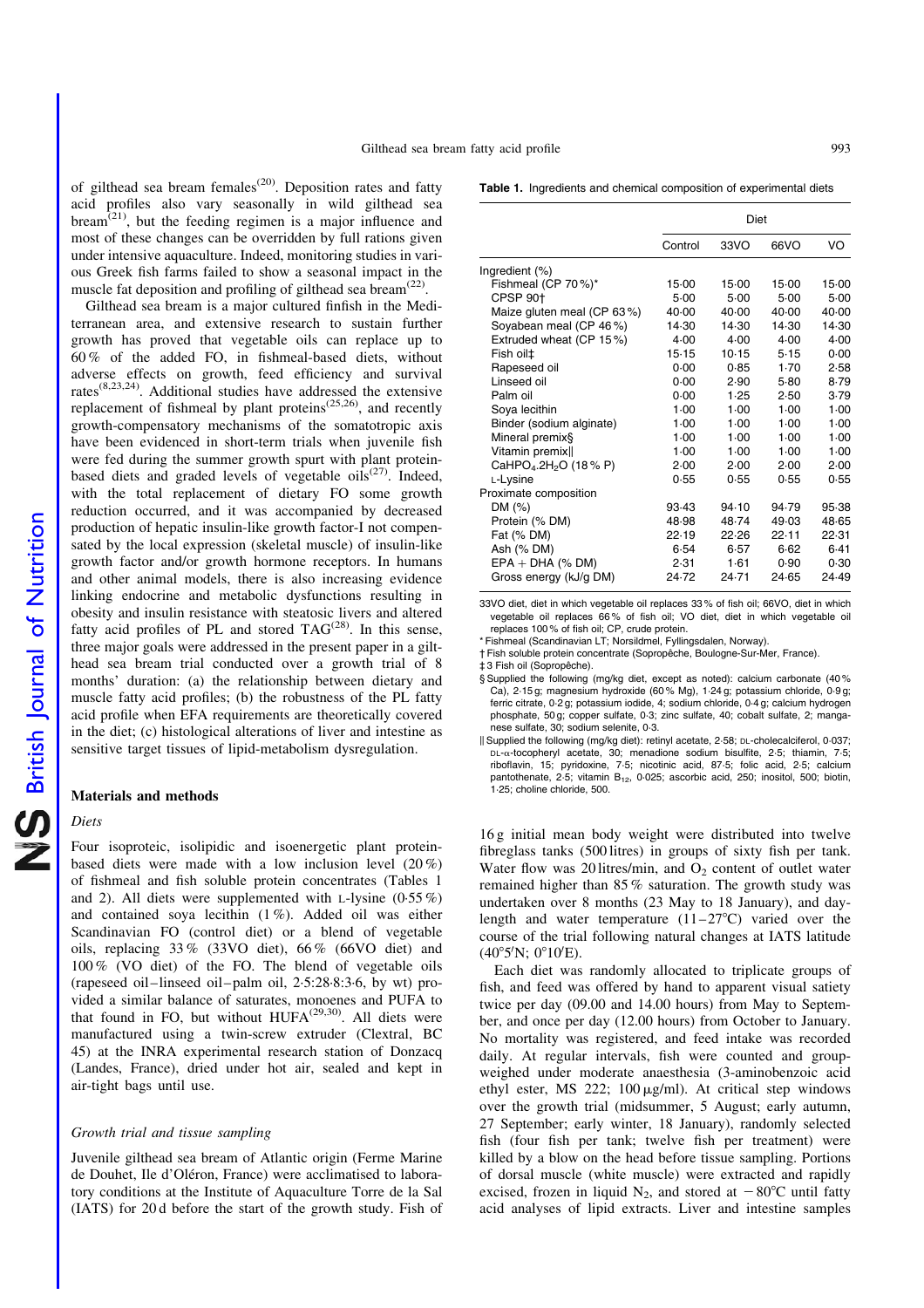Table 2. Fatty acid composition of experimental diets (% of total fatty acid methyl esters)

(Mean values of two determinations)

|                       |         | Diet    |        |        |
|-----------------------|---------|---------|--------|--------|
| Fatty acids           | Control | 33VO    | 66VO   | VO     |
| 14:0                  | 5.02    | $3-70$  | 1.89   | 0.59   |
| 15:0                  | 0.35    | 0.22    | 0.13   | 0.12   |
| 16:0                  | $16-70$ | 16.90   | 16.9   | $16-7$ |
| $16:1n-7$             | 4.63    | 2.97    | 1.96   | 0.76   |
| $16:1n-9$             | 0.22    | 0.15    | tr     | tr     |
| 16:2                  | 0.49    | 0.35    | 0.26   | 0.14   |
| $16:3n-3$             | 0.19    | 0.13    | 0.08   | tr     |
| 16:4                  | 0.40    | 0.29    | 0.17   | tr     |
| 17:0                  | 0.41    | 0.29    | 0.23   | 0.10   |
| 18:0                  | 2.55    | 2.92    | $3-43$ | 3.73   |
| $18:1n-9$             | 12.50   | 17.50   | 21.90  | 25.90  |
| $18:1n-7$             | 1.92    | 1.69    | 1.49   | 1.21   |
| $18:2n-6$             | 12.10   | $15-70$ | 19-20  | 21.30  |
| $18:3n-3$             | 1.58    | 8.94    | 16.30  | 23-20  |
| $18:4n-3$             | 2.16    | 1.47    | 0.82   | 0.20   |
| 20:0                  | 0.30    | 0.30    | 0.31   | 0.29   |
| $20:1n-9$             | 7.24    | 5.12    | 3.05   | 1.06   |
| $20:1n-7$             | 0.21    | 0.16    | 0.09   | tr     |
| $20:2n-6$             | 0.17    | 0.12    | 0.11   | tr     |
| $20:3n-3$             | 0.08    | 0.07    | tr     | tr     |
| $20:4n-6$             | 0.31    | 0.22    | 0.13   | tr     |
| $20:4n-3$             | 0.43    | 0.28    | 0.15   | tr     |
| $20:5n-3$             | 6.86    | 4.68    | 2.75   | 0.94   |
| 22:0                  | tr      | 0.16    | 0.16   | 0.17   |
| $22:1n-11$            | 10.19   | 6.74    | $3-68$ | 0.74   |
| $22:1n-9$             | 0.56    | 0.43    | 0.29   | 0.16   |
| $22:5n-3$             | 0.64    | 0.40    | 0.18   | tr     |
| $22:6n-3$             | 8.34    | 5.68    | 3.38   | 1.06   |
| Total                 | 96.55   | 97.58   | 98-04  | 98.37  |
| <b>Saturates</b>      | 25.33   | 24.33   | 22.89  | 21.53  |
| Monoenes              | 37.47   | 34.76   | 32.46  | 29.83  |
| $n-3$ HUFA*           | 16.35   | $11-11$ | 6.46   | 2.00   |
| n-6 HUFA <sup>+</sup> | 0.48    | 0.34    | 0.24   | tr     |

33VO diet, diet in which vegetable oil replaces 33 % of fish oil; 66VO, diet in which vegetable oil replaces 66 % of fish oil; VO diet, diet in which vegetable oil replaces 100 % of fish oil; tr, trace values  $<$  0.05; HUFA, highly unsaturated fatty acids.

 $*$  Calculated excluding 18 C atoms of the  $n-3$  series.

 $\dagger$  Calculated excluding 18 C atoms of the  $n$ -6 series.

for fat content determinations and histological samples were taken only in September (20 h after the last feeding) when fish still show an active feeding behaviour. All procedures were carried out according to national and institutional regulations (Consejo Superior de Investigaciones Científicas, Institute of Aquaculture Torre de la Sal Review Board) and the current European Union legislation on handling experimental animals.

# Histology and tissue lipid content determinations

Tissue fragments of liver and hindgut were fixed in 10 % buffered formalin, embedded in Technovit-7100 resin (Kulzer, Heraeus, Germany), and stained with toluidine blue or haematoxylin-eosin after thin sectioning  $(1-3 \mu m)$ . Liver and muscle lipids were extracted according to Folch et al.<sup>(31)</sup>, and determined gravimetrically after the evaporation of the organic solvent under a stream of  $N_2$  and overnight desiccation.

# Fatty acid analyses

Muscle total lipids (TL) for fatty acid analyses were extracted by the method of Folch et al.  $^{(31)}$ , using chloroform–methanol (2:1, v/v) containing 0·01 % butylated hydroxytoluene as antioxidant. PL from muscle lipid extracts were isolated by TLC (Silica gel G 60,  $20 \times 20$  cm glass plates; Merck, Darmstadt, Germany) using hexane–diethyl ether–acetic acid (85:15:1·5, by vol.) as a solvent system. PL bands at the bottom of plates were scraped and extracted with chloroform–methanol  $(2:1, v/v)$  containing 0.01% butylated hydroxytoluene.

After the addition of nonadecaenoic acid (Sigma, Poole, Dorset, UK) as internal standard, muscle PL and TL extracts were subjected to acid-catalysed transmethylation for 16 h at 50°C using 1 ml toluene and 2 ml 1% (v/v) sulfuric acid in methanol<sup>(32)</sup>. Fatty acid methyl esters were extracted with hexane–diethyl ether (1:1, v/v), and those derived from TL were purified by TLC using hexane–diethyl ether–acetic acid (85:15:1·5, by vol.) as a solvent system. Fatty acid methyl esters were then analysed with a gas chromatograph (Fisons Instruments GC 8000 Series; Rodano, Italy) equipped with a fused silica  $30 \text{ m} \times 0.25 \text{ mm}$  open tubular column (Tracer, TR-WAX; film thickness:  $0.25 \mu m$ ; Teknokroma, Spain) and a cold on-column injection system. The carrier gas used was He, and temperature programming was from 50 to 180 $\degree$ C at 40 $\degree$ C/min and then to 220 $\degree$ C at 3 $\degree$ C/min. Peaks were recorded in a personal computer using the Azur software package (version 4.0.2.0; Datalys, Saint-Martind'Hères, France). Individual fatty acid methyl esters were identified by reference to well-characterised FO standards, and the relative amount of each fatty acid was expressed as a percentage of the total amount of fatty acids in the analysed sample.

#### Statistical analysis

Growth parameters (tank average values) and the relative amount of fatty acids were checked for normal distribution and homogeneity of variances, and when necessary arcsin transformation was performed. Data were analysed by oneway ANOVA followed by Student–Newman–Keuls test at a significance level of 5%. Also, the percentages of each fatty acid were chemometrically analysed by including them as variables in a multivariate principal components analysis (MPCA) model. With such a parsimonious approach, the dataset of variables (fatty acids) is reduced into a smaller set of factors or components. Parsimony is achieved by explaining the maximum amount of common variance in a correlation matrix using the smallest number of explanatory concepts. Factors are statistical entities that can be visualised as classification axes along which measurement variables can be plotted, giving an idea of their correlation with the corresponding factor (loading). Score plots are a graphical representation of individual (dietary groups) scores in the new subset of measurement variables (factors). They illustrate the relationship among individual cases (dietary groups), and the variables, and help in the analysis of data by showing graphical associations, or through new statistical analyses. In the present study, factor scores were subsequently analysed by one-way ANOVA and Student–Newman–Keuls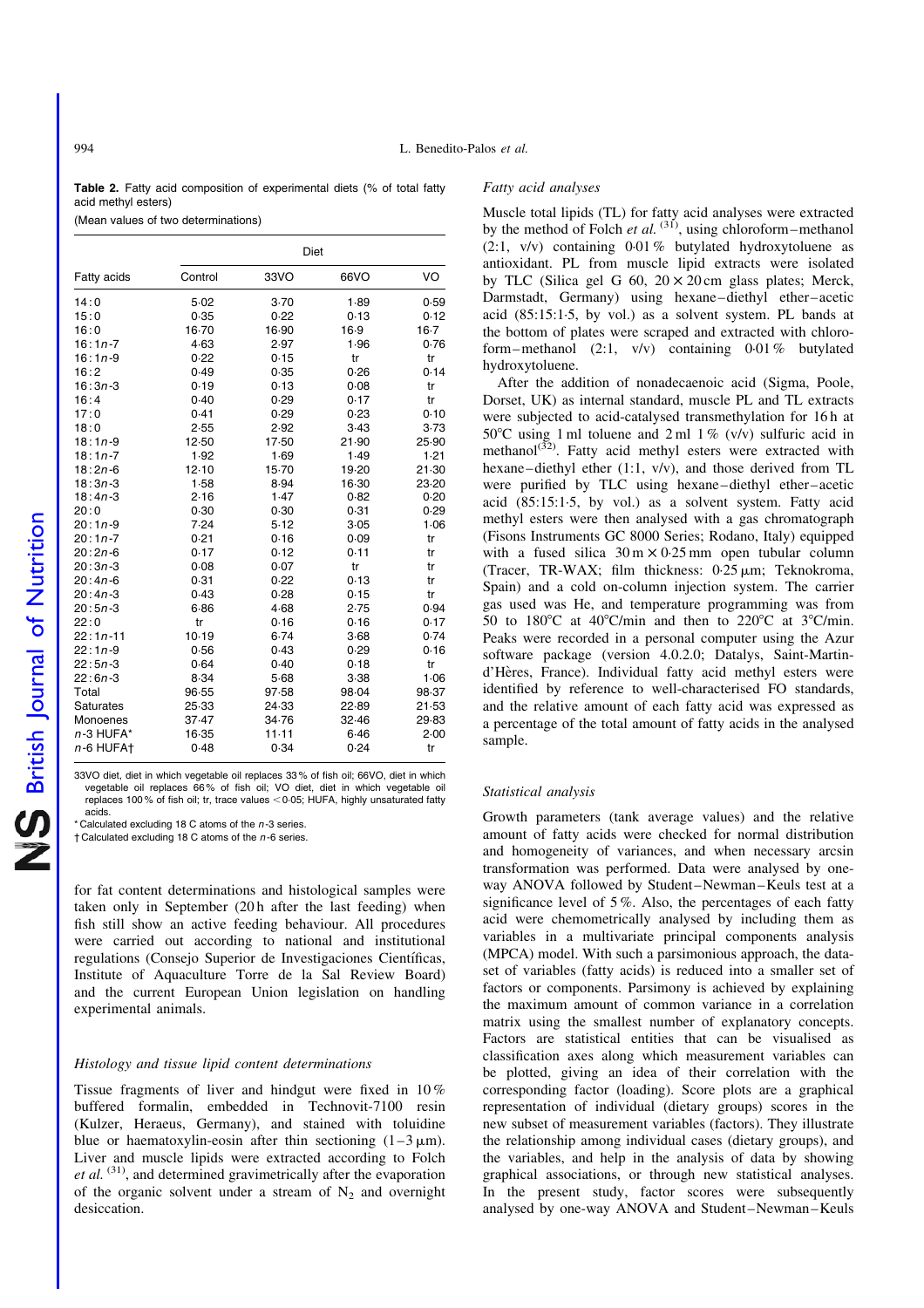multiple-comparison tests. All analyses were made using the SPSS package version 13.0 (SPSS Inc., Chicago, IL, USA).

#### Results

#### Growth performance

Fish grew from 16 to  $240-270$  g over a growth trial of 8 months' duration under natural light and temperature conditions (Fig. 1). The final body weight of fish fed the control diet did not differ from that of fish fed 33VO and 66VO diets, with overall specific growth rates ranging between 1·12 and 1·16 (see [Table 3\)](#page-4-0). By contrast, the total replacement of FO dictated a slight but significant reduction  $(10\%)$  of final body weight in fish fed the VO diet. A concurrent and significant decrease of voluntary feed intake (g DM intake) was found in fish fed the VO diet. Feed efficiency (0·97–1·01) remained high and unchanged irrespective of dietary treatment.

#### Tissue fat deposition and histological alterations

After the summer replenishment of energy stores, lipid content of dorsal white muscle  $(6-8\%)$  was not affected by the dietary treatment. Hepatic fat content in fish fed control and 33VO diets was high and of the same order of magnitude  $(15\%$  on wet-matter basis;  $0.23-0.25$  g/100 g body weight). A progressive and significant increase (up to 25 %; 0·44 g/100 g



Fig. 1. (A) Seasonal changes of temperature  $(-)$  and day length  $(--)$ . (B) Body weight over the course of the trial of fish fed the experimental diets. Jun, June; Jul, July; Aug, August; Sep, September; Oct, October; Nov, November; Dec, December; Jan, January; Feb, February; (-·), control diet; (- $\circ$ -), diet in which vegetable oil replaces 33% of fish oil; (- $\nabla$ -), diet in which vegetable oil replaces 66% of fish oil;  $(-\triangle)$ , diet in which vegetable oil replaces 100 % of fish oil; 1, tissue sampling times. Values are the means of triplicate tanks, with standard errors represented by vertical bars.

body weight) was found with the graded replacement of FO in fish fed 66VO and VO diets ([Fig. 2 \(C\)\)](#page-4-0). However, signs of initial and localised lipoid liver disease were only found with the total replacement of FO with vegetable oils [\(Fig. 2](#page-4-0)) [\(A\) and \(B\)\)](#page-4-0). None of the FO-replaced diets produced apparent signs of histological damage in the intestine. Only one fish fed the VO diet had a moderate accumulation of lipid droplets in the intestinal epithelium that was not considered pathological.

### Muscle fatty acid profile

The effects of dietary treatment upon muscle fatty acid profiles of TL are shown on a time-course basis ([Table 4](#page-5-0)). Overall, fish fed the control diet contained 28 % saturates (mainly 16 : 0 and 14 : 0), almost 32 % monoenes (over half of which were  $18:1n-9$ ,  $12\%$  n-6 fatty acids (predominantly  $18:2n-6$ ) and  $18-20\%$  n-3 HUFA (predominantly EPA and DHA). Increased amounts of  $18 : 1n-9$ ,  $18 : 2n-6$  and  $18 : 3n-3$ , in combination with reduced proportions of n-3 HUFA and saturated fatty acids, were found with the progressive replacement of FO by vegetable oils. The two first components of MPCA accounted for the 78 % of variation of this dataset, although 67·9 % of variation was explained by component 1 itself [\(Fig. 3 \(A\)](#page-6-0)). Thus, no grouping was recognised on the basis of sampling time (second factor score), whereas four groups were significantly separated (Student–Newman–Keuls;  $P<0.05$ ) and identified as the VO, 66VO, 33VO and control diets in the first factor score ([Fig. 3 \(B\)\)](#page-6-0).

The fatty acid profile of muscle PL of fish sampled at the end of the trial (January) is shown in [Table 5](#page-7-0). All experimental groups retained high amounts of SFA, predominantly 16 : 0  $(>13\%)$  and  $18:0 (> 8\%)$ , but the relative amount of  $18:2n-6$ increased up to 23 % in fish fed the VO diet. A concurrent reduction in  $n-3$  HUFA was also found, decreasing the EPA plus DHA content from 36 to 28 % (fish fed control, 33VO and 66VO diets) to 16 % (fish fed the VO diet). Thus, when data of PL and TL fractions were analysed by MPCA, the two principal components accounted for 67 % of variation [\(Fig. 4 \(A\)\)](#page-8-0). Component 1 explained 39·6 % of variation and separated fatty acids that predominate in TL (on the left) from those characteristic of more unsaturated PL (on the right). Component 2 accounted for 27·8 % of variation, and separated fatty acids representative of FO (above the zero line) from those characteristic of vegetable oils (below the zero line). The factor score plot separated TL and PL in the abscise axis, whereas grouping in the ordinate axis was based on the different effects of dietary intervention upon each lipid class. Accordingly, three major clusters were significantly separated (Student–Newman–Keuls;  $P < 0.05$ ) and identified in the first factor score plot as: (a) TL group, (b) PL of fish fed the VO diet and (c) a homogeneous group corresponding to PL of fish fed the control, 33VO and 66VO diets [\(Fig. 4 \(B\)\)](#page-8-0).

#### Discussion

The demand for feed in intensive aquaculture has increased over recent years and extensive research has been done on alternative raw materials of vegetable origin. However, the main constraint for the use of vegetable oils in marine fish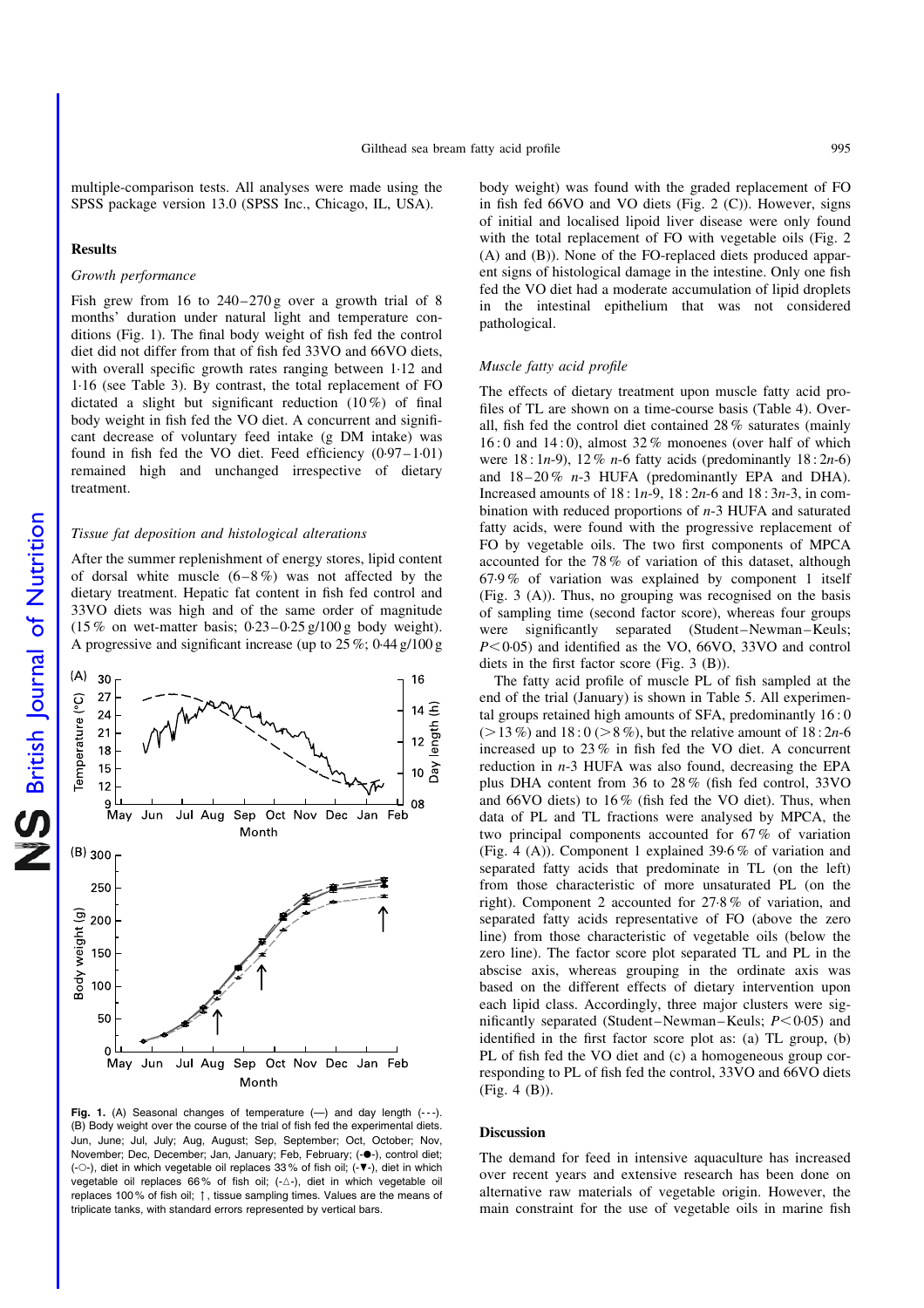<span id="page-4-0"></span>Table 3. Growth performance of fish fed the four experimental diets during 8 months (Mean values and standard deviations of triplicate tanks)

|                         |                | Diet  |                   |           |            |      |                   |      |         |  |  |  |  |
|-------------------------|----------------|-------|-------------------|-----------|------------|------|-------------------|------|---------|--|--|--|--|
|                         | Control        |       | 33VO              |           | 66VO       |      | VO                |      |         |  |  |  |  |
|                         | Mean           | SD    | Mean              | <b>SD</b> | Mean       | SD   | Mean              | SD   | $P^*$   |  |  |  |  |
| Initial body weight (g) | $16-10$        | 0.09  | 16.30             | 0.01      | 16.30      | 0.03 | $16-10$           | 0.09 | 0.31    |  |  |  |  |
| Final body weight (g)   | $257.80^{a,b}$ | 11.84 | $269.57^{b}$      | 2.41      | $253.72^a$ | 0.16 | $237.39^{\circ}$  | 3.07 | < 0.05  |  |  |  |  |
| DM intake (g/fish)      | $238.35^a$     | 6.68  | $256.87^{b}$      | 4.42      | $241.59^a$ | 2.69 | $226.11^{\circ}$  | 0.62 | < 0.001 |  |  |  |  |
| SGR (%)+                | $1.14^{a,b}$   | 0.01  | 1.16 <sup>a</sup> | 0.00      | $1.13^{b}$ | 0.00 | 1.11 <sup>c</sup> | 0.00 | < 0.05  |  |  |  |  |
| FE‡                     | 1.01           | 0.02  | 0.98              | 0.00      | 0.98       | 0.01 | 0.97              | 0.01 | 0.07    |  |  |  |  |

33VO diet, diet in which vegetable oil replaces 33% of fish oil; 66VO, diet in which vegetable oil replaces 66% of fish oil; VO diet, diet in which vegetable oil replaces<br>100% of fish oil; SGR, specific growth ratio; FE, f

100 % of fish of, SGR, specific growth ratio; FE, feed efficiency.<br>a,b,c Mean values within a row with unlike superscript letters were significantly different (P<0.05; Student–Newman–Keuls).

\*P values result from one-way ANOVA.

 $\dagger$  SGR = (100  $\times$  (ln final fish wt - ln initial fish wt))/d.

 $\ddagger$  FE = wet wt gain/dry feed intake.

feeds is the lack of n-3 long-chain PUFA, particularly EPA and DHA. Moreover, quantitative requirements depend on species and growth rates, and the biological demand for  $n-3$ HUFA was at least  $1.6\%$  of DM for flatfish larvae<sup>(33)</sup> decreasing to  $0.8-0.6\%$  in juvenile<sup>(34,35)</sup> and grower fish<sup>(36)</sup>. Similar requirements were reported for juvenile European sea bass<sup>(37)</sup> and gilthead sea bream<sup> $(38)$ </sup>. In the present study the theoretical requirements of EFA were met by  $33\text{VO}$  (1.6 % EPA + DHA) and 66VO (0.9% EPA + DHA) diets, but not by the VO diet (0.3 % EPA + DHA). Thereby, in this and in a previous short-term trial $(27)$ , no detrimental effects on growth performance

were found with the replacement of up to  $66\%$  of the added FO, whereas a slight but significant reduction in feed intake and weight gain was found with the total FO replacement, indicating that a dietary supply of 0·3 % of  $EPA + DHA$  was not sufficient for normal growth and development of gilthead sea bream. However, fishmeal itself contains appreciable amounts of FO, and trials conducted in our experimental facilities show that the total replacement of the added FO is feasible without adverse effects on growth in gilthead sea bream diets with a 30–35 % fishmeal inclusion (L Benedito-Palos, JC Navarro, A Sitja´-Bobadilla, JG Bell,



Fig. 2. Representative histological sections of livers of fish sampled in September after 18 weeks of feeding the experimental diets: (A) control (CTRL) diet; (B) diet in which vegetable oil replaces 100% of fish oil (VO diet) (staining by toluidine blue; scale bars =  $50 \,\mu\text{m}$ ). Notice the lipoid liver degeneration with breakdown of hepatocyte membranes  $( \rightarrow )$ . Liver fat content (C) of fish fed the four experimental diets (18 weeks). BW, body weight; 33VO diet, diet in which vegetable oil replaces 33 % of fish oil; 66VO, diet in which vegetable oil replaces 66 % of fish oil. Values are means, with standard errors represented by vertical bars. a,b,c Mean values with unlike letters were significantly different ( $P<$  0.05; Student–Newman–Keuls).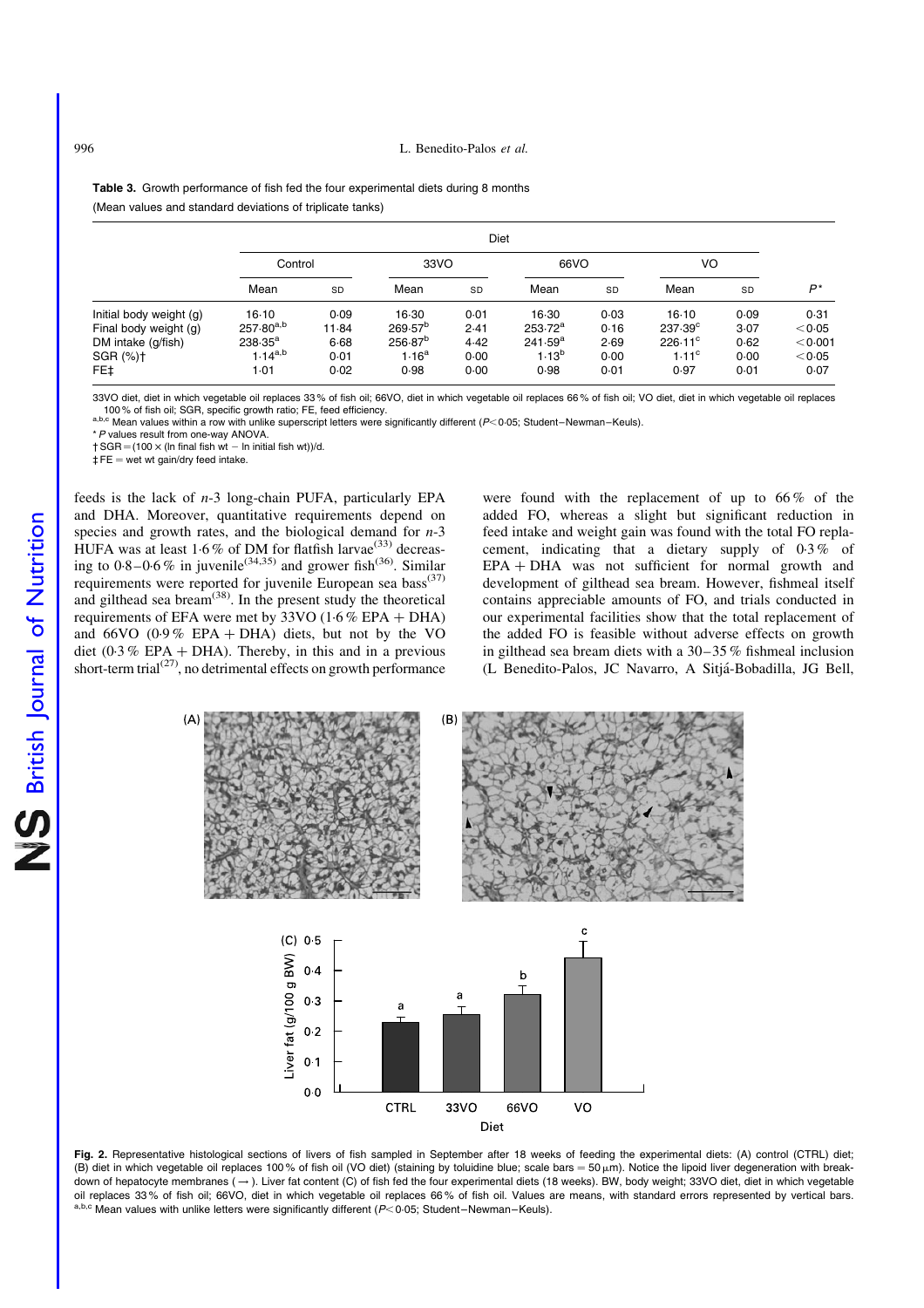# NS British Journal of Nutrition

<span id="page-5-0"></span>**Table 4.** Effects of the feeding regimen on the muscle fatty acid profile of total lipids (% of total fatty acid methyl esters) in fish sampled in August, September and January (Mean values and standard deviations of ten fish)

|             |                   |           | Control diet      |      |                   |           |                 |           | 33VO diet          |      |                    |      |                 |      | 66VO diet          |      |                 |           |         |      | VO diet   |           |               |                 |                         |
|-------------|-------------------|-----------|-------------------|------|-------------------|-----------|-----------------|-----------|--------------------|------|--------------------|------|-----------------|------|--------------------|------|-----------------|-----------|---------|------|-----------|-----------|---------------|-----------------|-------------------------|
|             | August            |           | September         |      | January           |           | August          |           | September          |      | January            |      | August          |      | September          |      | January         |           | August  |      | September |           | January       |                 |                         |
| Fatty acids | Mean              | <b>SD</b> | Mean              | SD   | Mean              | <b>SD</b> | Mean            | <b>SD</b> | Mean               | SD   | Mean               | SD   | Mean            | SD   | Mean               | SD   | Mean            | <b>SD</b> | Mean    | SD   | Mean      | <b>SD</b> | Mean          | SD <sub>3</sub> |                         |
| 14:0        | 3.70 <sup>a</sup> | 0.22      | 3.67 <sup>a</sup> | 0.63 | $4.52^{b}$        | 0.36      | 2.48            | 0.41      | 2.54               | 0.41 | 2.60               | 0.42 | 1.79            | 0.16 | 1.62               | 0.15 | 1.77            | 0.31      | 0.90    | 0.12 | 0.79      | 0.12      | $1.12$ $0.45$ |                 |                         |
| 16:0        | $20.40^a$         | 0.74      | $20.10^a$         | 0.81 | $18.30^{b}$       | 0.98      | $20.60^{\circ}$ | 0.79      | 19.00 <sup>b</sup> | 0.79 | 19.00 <sup>b</sup> | 0.44 | $17.80^{\circ}$ | 0.89 | 19.00 <sup>b</sup> | 0.90 | $17.20^a$       | 0.62      | $15-80$ | 0.58 | 16.20     | 0.34      | 16-10         | 0.53            |                         |
| $16:1n-7$   | 4.75              | 0.28      | 4.58              | 0.74 | 5.38              | 0.52      | 3.60            | 0.51      | 3.65               | 0.51 | 3.64               | 0.50 | 2.93            | 0.18 | 2.56               | 0.21 | 2.85            | 0.38      | 1.77    | 0.34 | 1.52      | 0.21      | $2.15$ $0.52$ |                 |                         |
| 16:2        | 0.25              | 0.02      | 0.25              | 0.02 | 0.28              | 0.02      | 0.13            | 0.05      | 0.18               | 0.05 | 0.15               | 0.02 | 0.08            | 0.03 | 0.13               | 0.04 | 0.11            | 0.03      | tr      |      | tr        |           | 0.11          | 0.00            |                         |
| 16:3        | 0.19              | 0.06      | 0.22              | 0.04 | 0.23              | 0.02      | 0.15            | 0.01      | 0.16               | 0.01 | 0.14               | 0.04 | 0.12            | 0.06 | 0.08               | 0.02 | 0.10            | 0.04      | 0.08    | 0.04 | 0.09      | 0.01      | 0.09          | 0.01            |                         |
| 16:4        | 0.18              | 0.02      | 0.15              | 0.04 | 0.15              | 0.01      | 0.11            | 0.03      | 0.11               | 0.03 | 0.10               | 0.02 | 0.07            | 0.01 | 0.06               | 0.00 | 0.08            | 0.06      | tr      |      | 0.07      | 0.02      | 0.13          | 0.05            |                         |
| 17:0        | 0.22              | 0.02      | 0.26              | 0.05 | 0.23              | 0.01      | 0.20            | 0.04      | 0.18               | 0.04 | 0.19               | 0.02 | 0.12            | 0.06 | 0.18               | 0.01 | 0.21            | 0.06      | 0.14    | 0.56 | 0.14      | 0.56      | 0.13          | 0.01            |                         |
| 18:0        | $3.82^{a}$        | 0.38      | 3.96 <sup>a</sup> | 0.66 | 3.00 <sup>b</sup> | 0.26      | 4.57            | 0.74      | 4.32               | 0.74 | 4.10               | 0.55 | 4.15            | 0.56 | 4.88               | 0.48 | 3.92            | 0.64      | 4.53    | 0.36 | 4.92      | 1.67      | 4.40          | 0.66            |                         |
| $18:1n-9$   | 17.40             | 0.56      | 16.00             | 0.86 | $16-80$           | 0.98      | 20.40           | 1.40      | 20.60              | 1.41 | 18.50              | 2.85 | 25.00           | 1.61 | 23.80              | 0.91 | 24.50           | 2.25      | 28.20   | 0.78 | 27.50     | 0.08      | 27.30         | 3.06            | Gilth                   |
| $18:1n-7$   | 1.87              | 0.08      | 1.84              | 0.10 | 1.93              | 0.07      | 1.59            | 0.20      | 1.75               | 0.19 | 1.55               | 0.05 | 1.38            | 0.02 | 1.30               | 0.04 | 1.36            | 0.04      | $1-10$  | 0.06 | 1.09      | 0.85      | 1.22          | 0.13            | ᠊᠗                      |
| $18:2n-6$   | $10.70^a$         | 0.12      | $10.60^{\rm a}$   | 0.65 | $11.80^{b}$       | 0.19      | $12.80^\circ$   | 0.93      | $13.40^{a,b}$      | 0.93 | 14.90 <sup>b</sup> | 1.56 | $16.30^{4}$     | 0.46 | 16.60 <sup>a</sup> | 0.33 | $17.40^{b}$     | 0.15      | 19.40   | 0.52 | 20.40     | 1.54      | 20.50         | 1.66            |                         |
| $18:3n-3$   | 1.06              | 0.12      | 0.98              | 0.09 | 1.07              | 0.05      | 5.65            | 0.83      | 6.42               | 0.83 | $5-80$             | 0.64 | 12.20           | 1.15 | 11.00              | 1.19 | 12.10           | 1.50      | 17.80   | 0.76 | 16.80     | 0.11      | 15.80         | 1.75            | e3                      |
| $18:4n-3$   | 1.28              | 0.08      | 1.22              | 0.22 | 1.38              | 0.10      | 0.89            | 0.20      | 1.00               | 0.20 | 0.83               | 0.13 | 0.81            | 0.12 | 0.64               | 0.15 | 0.77            | 0.12      | 0.63    | 0.08 | 0.51      | 0.03      | 0.55          | 0.13            | Ξ                       |
| 20:0        | 0.18              | 0.02      | 0.18              | 0.02 | 0.18              | 0.01      | 0.17            | 0.06      | 0.20               | 0.06 | 0.17               | 0.02 | 0.16            | 0.01 | 0.16               | 0.01 | 0.17            | 0.01      | 0.15    | 0.01 | 0.17      | 0.10      | 0.16          | 0.01            | cam                     |
| $20:1n-9$   | 4.90              | 0.40      | 4.79              | 0.84 | 5.53              | 0.22      | 3.25            | 0.50      | 3.15               | 0.46 | 3.25               | 0.01 | 1.92            | 0.53 | 1.86               | 0.26 | 1.91            | 0.29      | 0.91    | 0.04 | 0.92      | 0.08      | 0.93          | 0.52            |                         |
| $20:2n-6$   | 0.22              | 0.00      | 0.24              | 0.02 | 0.25              | 0.03      | 0.23            | 0.06      | 0.28               | 0.02 | 0.26               | 0.01 | 0.27            | 0.01 | 0.27               | 0.03 | 0.27            | 0.03      | 0.28    | 0.02 | 0.33      | 0.03      | 0.33          | 0.03            | fatty                   |
| $20:3n-6$   | 0.17              | 0.02      | 0.12              | 0.06 | 0.13              | 0.01      | 0.16            | 0.02      | 0.16               | 0.06 | 0.18               | 0.03 | 0.19            | 0.05 | 0.19               | 0.04 | 0.18            | 0.07      | 0.18    | 0.04 | 0.23      | 0.10      | 0.22          | 0.10            |                         |
| $20:3n-3$   | 0.07              | 0.00      | 0.09              | 0.03 | 0.08              | 0.00      | $0.12^{a}$      | 0.05      | $0.17^{b}$         | 0.05 | $0.16^{b}$         | 0.01 | $0.27^{a,b}$    | 0.02 | 0.23 <sup>e</sup>  | 0.04 | $0.29^{b}$      | 0.04      | 0.40    | 0.06 | 0.45      | 0.07      | 0.48          | 0.09            | æ                       |
| $20:4n-6$   | 0.49 <sup>6</sup> | 0.02      | $0.54^{\rm a}$    | 0.16 | $0.38^{b}$        | 0.08      | 0.49            | 0.10      | 0.41               | 0.02 | 0.42               | 0.09 | 0.26            | 0.10 | 0.30               | 0.05 | 0.24            | 0.12      | 0.18    | 0.04 | 0.17      | 0.09      | 0.17          | 0.09            | $\overline{\mathsf{d}}$ |
| $20:4n-3$   | 0.58              | 0.06      | 0.59              | 0.07 | 0.66              | 0.04      | 0.49            | 0.00      | 0.52               | 0.15 | 0.52               | 0.06 | 0.47            | 0.03 | 0.39               | 0.05 | 0.45            | 0.05      | 0.34    | 0.04 | 0.34      | 0.39      | 0.35          | 0.05            | $_{\rm mod}$            |
| $20:5n-3$   | 6.06              | 0.42      | 6.40              | 0.85 | 5.02              | 0.37      | 4.87            | 0.93      | 4.58               | 0.03 | 4.34               | 0.72 | 2.83            | 0.55 | 3.06               | 0.29 | 2.56            | 0.76      | 1.41    | 0.24 | 1.34      | 0.05      | 1.55          | 0.74            |                         |
| $22:1n-9$   | 0.62              | 0.08      | 0.31              | 0.08 | 0.42              | 0.03      | 0.22            | 0.10      | 0.29               | 0.93 | 0.26               | 0.03 | 0.20            | 0.15 | 0.11               | 0.02 | 0.28            | 0.12      | 0.10    | 0.15 | 0.09      | 0.03      | 0.14          | 0.04            | ᠬ                       |
| $22:1n-11$  | 4.83              | 0.66      | 4.73              | 1.05 | 5.35              | 0.51      | 2.62            | 0.60      | 2.91               | 0.15 | 2.78               | 0.46 | 1.65            | 0.31 | 1.46               | 0.28 | 1.62            | 0.40      | 0.27    | 0.12 | 0.30      | 0.05      | 0.33          | 0.09            |                         |
| $22:5n-3$   | 1.31              | 0.10      | 1.37              | 0.10 | 1.51              | 0.11      | 1.10            | 0.07      | 1.06               | 0.08 | 1.25               | 0.15 | 0.80            | 0.17 | 0.63               | 0.10 | 0.69            | 0.41      | 0.36    | 0.1  | 0.32      | 0.17      | 0.45          | 0.09            |                         |
| $22:6n-3$   | $10-80$           | 1.00      | 12.40             | 2.79 | 10.60             | 2.05      | 9.74            | 2.32      | $8 - 85$           | 0.63 | 11.00              | 2.67 | 5.75            | 1.77 | 6.54               | 0.82 | 6.02            | 2.58      | 3.11    | 0.5  | 3.15      | 1.15      | 3.52          | 1.82            |                         |
| $24:1n-9$   | 0.56 <sup>a</sup> | 0.08      | $0.40^{b}$        | 0.04 | $0.41^{b}$        | 0.04      | $0.56^{\circ}$  | 0.03      | $0.40^{b}$         | 0.07 | $0.35^{b}$         | 0.08 | $0.40^{\circ}$  | 0.04 | 0.38 <sup>a</sup>  | 0.04 | $0.32^{b}$      | 0.03      | 0.29    | 0.02 | 0.29      | 0.03      | 0.35          | 0.06            |                         |
| Saturates   | $28.32^{a}$       | .05       | $28.17^{a}$       | 0.81 | $26.23^{b}$       | 0.90      | 28.02           | 1.86      | 26.24              | 1.22 | 26.06              | 0.57 | $24.02^{\circ}$ | 1.32 | $25.84^{b}$        | 1.24 | $23.27^{\circ}$ | 0.97      | 21.52   | 0.78 | 22.22     | 0.77      | 21.91         | 0.93            |                         |
| Monoenes    | 34.93             | 1.46      | 32.65             | 3.61 | 35.82             | 1.92      | 32.24           | 3.36      | 32.75              | 2.93 | 30.33              | 4.07 | 33.48           | 2.43 | 31.47              | 1.09 | 32.84           | 3.41      | 32.64   | 0.96 | 31.71     | 1.97      | 32.42         | 3.35            |                         |
| $n-3$ HUFA  | 18.82             | .48       | 20.85             | 3.59 | 17.87             | 2.38      | 16.32           | 3.14      | 15.18              | 3.26 | 17.27              | 3.44 | 10.12           | 2.49 | 10.85              | 1.23 | 10.01           | 3.73      | 5.62    | 0.81 | 5.60      | 1.61      | 6.35          | 2.75            |                         |
| n-6 HUFAt   | 0.88              | 1.13      | 0.09              | 0.11 | 0.76              | 0.06      | 0.88            | 0.11      | 0.85               | 0.22 | 0.86               | 0.11 | 0.72            | 0.15 | 0.76               | 0.13 | 0.69            | 0.19      | 0.64    | 0.07 | 0.73      | 0.18      | $0.72$ $0.20$ |                 |                         |

33VO diet, diet in which vegetable oil replaces 33% of fish oil; 66VO, diet in which vegetable oil replaces 66% of fish oil; VO diet, diet in which vegetable oil replaces 100% of fish oil; tr, trace value <0.05; HUFA, high fatty acids.

a,b Mean values within a row with unlike superscript letters were significantly different ( $P<$ 0.05; Student–Newman–Keuls).

\* Calculated excluding 18 C atoms of the <sup>n</sup> -3 series.

 $\dagger$  Calculated excluding 18 C atoms of the  $n$ -6 series.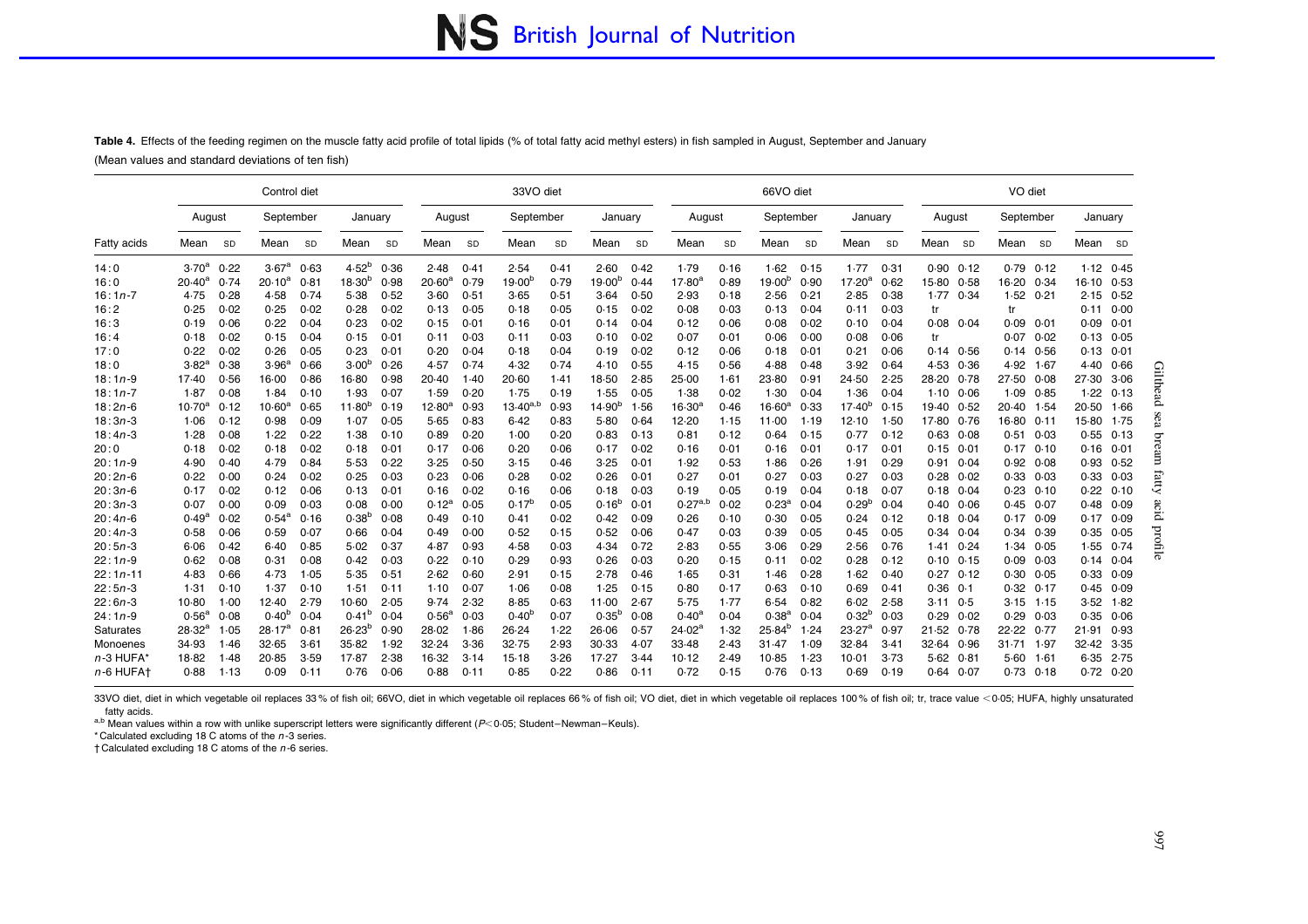

Fig. 3. Component plot (A) and factor score plot (B) of the multivariate principal components analysis for the muscle fatty acid profile of total lipids (TL) in fish sampled in August (Aug), September (Sep) and January (Jan). VO, diet in which vegetable oil replaces 100% of fish oil; 66VO, diet in which vegetable oil replaces 66 % of fish oil; 33VO, diet in which vegetable oil replaces 33 % of fish oil; CTRL, control diet. Mean values are shown in the factor score plot to simplify the graph representation. Ovals stand for different clusters in the factor score 1 ( $P$ < 0.05; Student–Newman–Keuls).

S Kaushik and J Pérez-Sánchez, unpublished results). Regost et al.  $(39)$  also reported the feasibility of the total replacement of FO by vegetable oils in turbot fed fishmeal-based diets. Similar results were reported in sharpsnout sea bream by Piedecausa *et al.*  $(40)$  However, in the present study, we report for the first time, over the production cycle of a marine fish, the use of well-balanced plant protein diets with a low inclusion of marine raw materials  $(<20\%)$  just to cover EFA needs.

It is noteworthy that growth rates in the trial conducted in the present study were excellent and even improved upon the values reported for fish of the same size class under similar experimental conditions<sup>(25,26,41,42)</sup>. This fact can be attributed to the genetic improvement of fish strains but also to better fish management, culture conditions and dietary formulation. Since fishmeal is also a source of PL, the plant protein mixture in the present study was adequately supplemented with amino acids and PL supplied in the form of soya lecithin. This added component is rich in phosphatidylcholine, a polar lipid molecule that is a natural component of lipoproteins and cellular membranes,

adding fluidity and rigidity to cells as well as being required for lipoprotein synthesis, lipid mobilisation and digestibility. Our experimental design does not delineate unequivocally the beneficial effects of soya lecithin, but it must be noted that signs of intestine damage and transport dysfunction (massive accumulation of lipid droplets) were not found in any experimental group. By contrast, intense accumulation of lipid droplets was reported earlier in the hindgut of juvenile gilthead sea bream fed plant protein and FObased diets without PL supplementation<sup> $(43)$ </sup>. Similar histological alterations have been reported by other authors using transmission electron microscopy $(15)$  and, interestingly, earlier studies in young larvae demonstrated that dietary lecithin increases the appearance of lipoproteins and enhances the lipid transport through the  $gut^{(12,44,45)}$ . Likewise, intense accumulation of lipid droplets was seen in the gastrointestinal tract of salmonids fed with plant oils, but this condition was reversed by PL supplementation<sup>(13,14)</sup>.

Defects in fatty acid storage and oxidation are a central initiating factor for metabolic and endocrine alterations,

<span id="page-6-0"></span>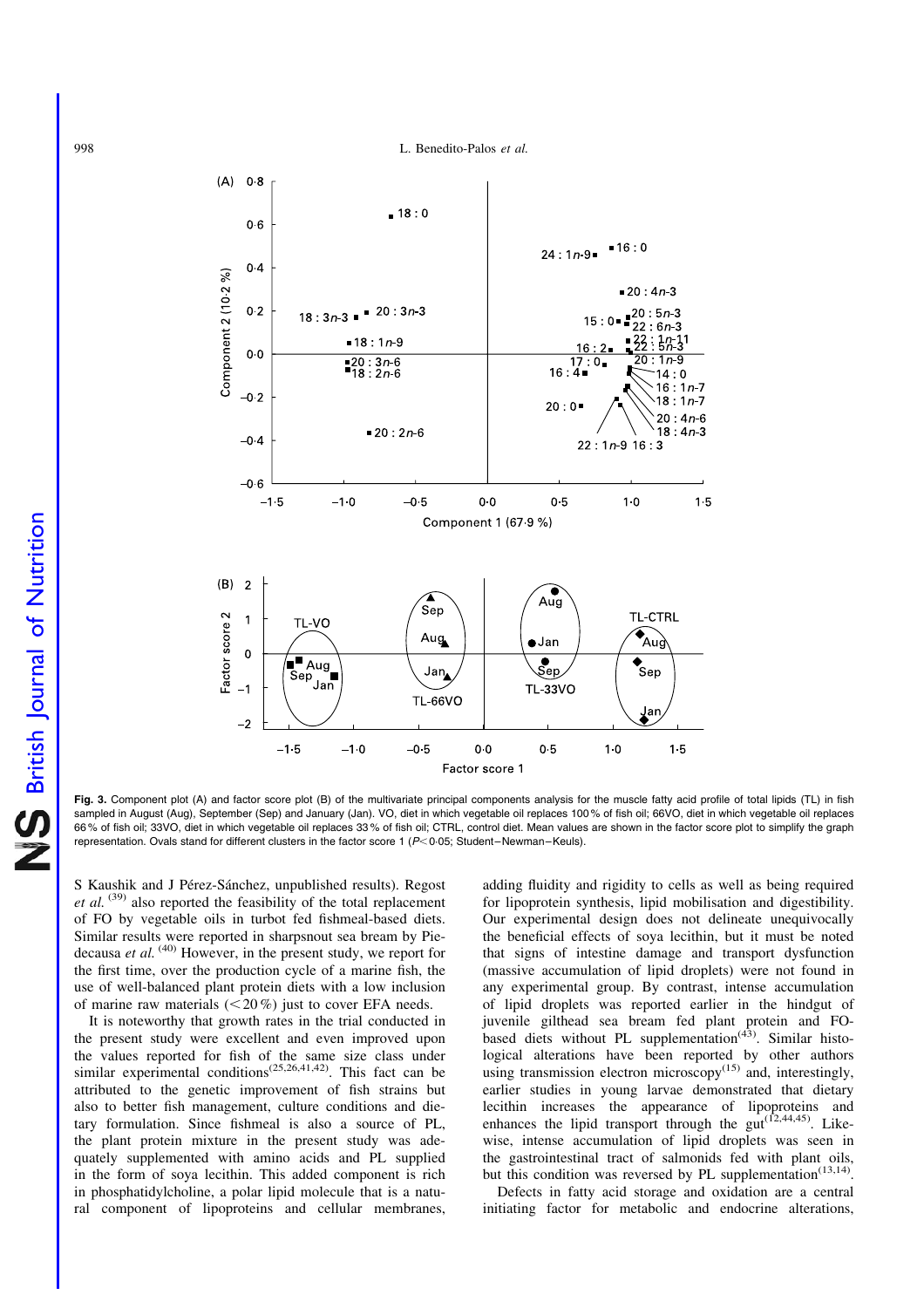<span id="page-7-0"></span>Table 5. Effects of the feeding regimen on the muscle fatty acid profile of phospholipids (% of total fatty acid methyl esters) in fish sampled at the end of the trial (January)

(Mean values and standard deviations of ten fish)

|                      | Diet               |      |                    |      |                    |      |                    |      |  |  |  |  |  |  |
|----------------------|--------------------|------|--------------------|------|--------------------|------|--------------------|------|--|--|--|--|--|--|
| Fatty acids          | Control            |      | 33VO               |      | 66VO               |      | VO                 |      |  |  |  |  |  |  |
|                      | Mean               | SD   | Mean               | SD   | Mean               | SD   | Mean               | SD   |  |  |  |  |  |  |
| 14:0                 | 0.62               | 0.20 | 0.57               | 0.51 | 0.54               | 0.24 | 0.23               | 0.07 |  |  |  |  |  |  |
| 16:0                 | $18.4^{a}$         | 1.22 | $17.50^{a,b}$      | 1.19 | $16.50^{b}$        | 0.96 | $13.2^{\circ}$     | 0.38 |  |  |  |  |  |  |
| $16:1n-7$            | 1.06               | 0.36 | 0.80               | 0.12 | 0.70               | 0.17 | 0.76               | 0.23 |  |  |  |  |  |  |
| 16:2                 | 0.30 <sup>a</sup>  | 0.15 | $0.25^{a,b}$       | 0.12 | 0.23 <sup>b</sup>  | 0.00 | 0.22 <sup>b</sup>  | 0.00 |  |  |  |  |  |  |
| 16:3                 | 0.34               | 0.00 | 0.20               | 0.14 | 0.36               | 0.06 | 0.16               | 0.13 |  |  |  |  |  |  |
| $16:3n-3$            | 1.76               | 1.43 | 0.62               | 0.48 | 1.12               | 1.01 | 0.81               | 0.33 |  |  |  |  |  |  |
| 16:4                 | 0.30               | 0.07 | 0.29               | 0.10 | 0.39               | 0.09 | 0.42               | 0.07 |  |  |  |  |  |  |
| 17:0                 | 0.38               | 0.13 | 0.30               | 0.17 | 0.34               | 0.04 | 0.26               | 0.14 |  |  |  |  |  |  |
| 18:0                 | 10.10              | 1.24 | 8.42               | 0.75 | 10-20              | 1.12 | 8.44               | 0.69 |  |  |  |  |  |  |
| $18:1n-9$            | 7.59 <sup>a</sup>  | 0.14 | 9.33 <sup>b</sup>  | 0.02 | 10.20 <sup>b</sup> | 0.06 | $13.40^{\circ}$    | 0.08 |  |  |  |  |  |  |
| $18:1n-7$            | 1.84               | 0.41 | 1.66               | 0.62 | 1.54               | 0.92 | 0.82               | 0.61 |  |  |  |  |  |  |
| $18:2n-6$            | 7.26 <sup>a</sup>  | 0.74 | 10.90 <sup>b</sup> | 1.42 | 14.20 <sup>c</sup> | 0.92 | $23.30^{d}$        | 1.79 |  |  |  |  |  |  |
| $18:3n-3$            | $0.45^{\rm a}$     | 0.26 | 2.29 <sup>b</sup>  | 0.18 | 4.88 <sup>c</sup>  | 0.41 | 10.20 <sup>d</sup> | 1.11 |  |  |  |  |  |  |
| $18:4n-3$            | 0.31               | 0.25 | 0.29               | 0.29 | 0.30               | 0.11 | 0.29               | 0.11 |  |  |  |  |  |  |
| 20:0                 | 0.27               | 0.00 | 0.16               | 0.03 | 0.26               | 0.00 | 0.30               | 0.13 |  |  |  |  |  |  |
| $20:1n-9$            | 2.42 <sup>a</sup>  | 0.25 | $1.67^{b}$         | 0.20 | 1.09 <sup>c</sup>  | 0.18 | 0.57 <sup>d</sup>  | 0.27 |  |  |  |  |  |  |
| $20:2n-6$            | 0.40               | 0.14 | 0.44               | 0.30 | 0.65               | 0.26 | 0.80               | 0.60 |  |  |  |  |  |  |
| $20:3n-6$            | 0.54               | 0.44 | 0.38               | 0.20 | 0.41               | 0.08 | 0.68               | 0.06 |  |  |  |  |  |  |
| $20:3n-3$            | $0.53^{a}$         | 0.48 | $0.24^{a}$         | 0.21 | $0.34^{a}$         | 0.12 | $0.87^{b}$         | 0.19 |  |  |  |  |  |  |
| $20:4n-6$            | 0.94               | 0.05 | 1.15               | 0.07 | 0.87               | 0.28 | 0.65               | 0.08 |  |  |  |  |  |  |
| $20:4n-3$            | 0.43               | 0.43 | 0.51               | 0.20 | 0.57               | 0.14 | 0.53               | 0.18 |  |  |  |  |  |  |
| $20:5n-3$            | 7.08 <sup>a</sup>  | 0.64 | 7.52 <sup>a</sup>  | 0.44 | $6.32^{b}$         | 0.42 | $3.72^{\circ}$     | 0.19 |  |  |  |  |  |  |
| $22:1n-11$           | 0.68               | 0.38 | 0.40               | 0.31 | 0.37               | 0.28 | 0.36               | 0.29 |  |  |  |  |  |  |
| $22:5n-3$            | 1.93 <sup>a</sup>  | 0.07 | $2.05^{\text{a}}$  | 0.15 | $1.64^{b}$         | 0.22 | 1.23 <sup>c</sup>  | 0.20 |  |  |  |  |  |  |
| $22:6n-3$            | $29.00^a$          | 3.62 | $27.80^{a}$        | 3.26 | $21.40^{b}$        | 2.06 | $12.60^{\circ}$    | 0.52 |  |  |  |  |  |  |
| $24:1n-9$            | 0.76               | 0.24 | 0.52               | 0.25 | 0.59               | 0.07 | 0.41               | 0.18 |  |  |  |  |  |  |
| Saturates            | 29.77 <sup>a</sup> | 1.75 | $26.95^{b}$        | 0.55 | $27.84^{a,b}$      | 1.94 | $22.43^{\circ}$    | 0.95 |  |  |  |  |  |  |
| Monoenes             | $14.35^{a}$        | 0.83 | $14.38^{a}$        | 0.73 | 14.49 <sup>a</sup> | 0.84 | $16.32^{b}$        | 0.33 |  |  |  |  |  |  |
| $n-3$ HUFA*          | 38.97 <sup>a</sup> | 3.39 | $38.12^{a}$        | 3.17 | 30.27 <sup>b</sup> | 2.62 | $18.95^{\circ}$    | 0.78 |  |  |  |  |  |  |
| $n-6$ HUFA $\dagger$ | 1.88               | 0.79 | 1.97               | 0.68 | 1.93               | 0.47 | 2.13               | 0.96 |  |  |  |  |  |  |
| $n-3:n-6$ Ratio‡     | 4.34 <sup>a</sup>  | 0.33 | $3.16^{b}$         | 0.09 | 2.19 <sup>c</sup>  | 0.06 | 1.15 <sup>d</sup>  | 0.02 |  |  |  |  |  |  |

33VO diet, diet in which vegetable oil replaces 33% of fish oil; 66VO, diet in which vegetable oil replaces 66% of fish oil; VO diet, diet in which vegetable oil replaces 100% of fish oil; HUFA, highly unsaturated fatty ac

fish oil; Hor A, highly ansaturated ratty acids.<br> $a,b,c,d$  Mean values within a row with unlike superscript letters were significantly different ( $P$ <0·05; Student–Newman–Keuls).

\* Calculated excluding 18 C atoms of the  $n-3$  series.

 $\dagger$  Calculated excluding 18 C atoms of the  $n$ -6 series.  $\ddagger$  Calculated taking into account all  $n-3$  and  $n-6$  fatty acid series.

resulting in enhanced fatty acid flux from adipose tissue towards liver and muscle<sup> $(46,47)$ </sup>. Ration size by itself is also a major disrupting factor, and long-term feeding close to satiation increases hepatic fat deposition in gilthead sea bream juveniles, leading to lipoid liver disease and enterocyte desquamation in fish fed commercial diets<sup>(48)</sup>. Dietary inclusion of vegetable  $oils^{(49,50)}$  and plant proteins<sup>(43)</sup> also induces lipoid liver disease, and the role of  $TNF\alpha$  and lipoprotein lipase as lipolytic cytokines and rate-limiting enzymes in tissue fatty acid uptake has been reported in gilthead sea bream<sup>(51,52</sup>). Precise effects of nutrients on the dysregulation of lipid metabolic pathways still remain largely unknown, but several studies indicate that soyabean phosphatidylcholine may alleviate signs of liver diseases, promoting a healthy lipid metabolism $(12,53,54)$ . This notion is supported in the present study by the observation that hepatic fat deposition varied between 15 and 25 % of wet weight, though signs of initial and focal lipoid liver disease were only found with the total FO replacement. By contrast, clear signs of liver disease have been reported with a liver fat deposition below 15 % in fish fed 16 % lipid diets<sup>(43)</sup> (22 % lipid diets were used in the present study). This finding suggests that the fat threshold level for liver damage was significantly increased in the present study. However, the extent to which this condition is due to PL supplementation with soya lecithin rather than to other poorly defined dietary factors merits more specific research.

The gilthead sea bream, as other poikilotherms, utilises favourable conditions in summer for rapid growth and replenishment of energy stores, but analyses of fatty acid profiles in this and other fish species including Atlantic salmon<sup>(55,56)</sup> rainbow trout<sup>(57)</sup>, turbot<sup>(39)</sup> and European sea bass<sup>(58,59)</sup> suggest a selective incorporation of  $n-3$  PUFA in polar lipids and perhaps increased oxidation rates of other more easily utilisable fatty acids. Moreover, the seasonal cycling increases in fat storage alter the ratio of polar and neutral lipids, driving the well-reported changes in the muscle fatty acid profile seen in wild gilthead sea bream(21). In addition, there is experimental evidence linking fatty acid profiles of wild brown trout with the trophic level of the species, the location of the catch, and the size and physiological status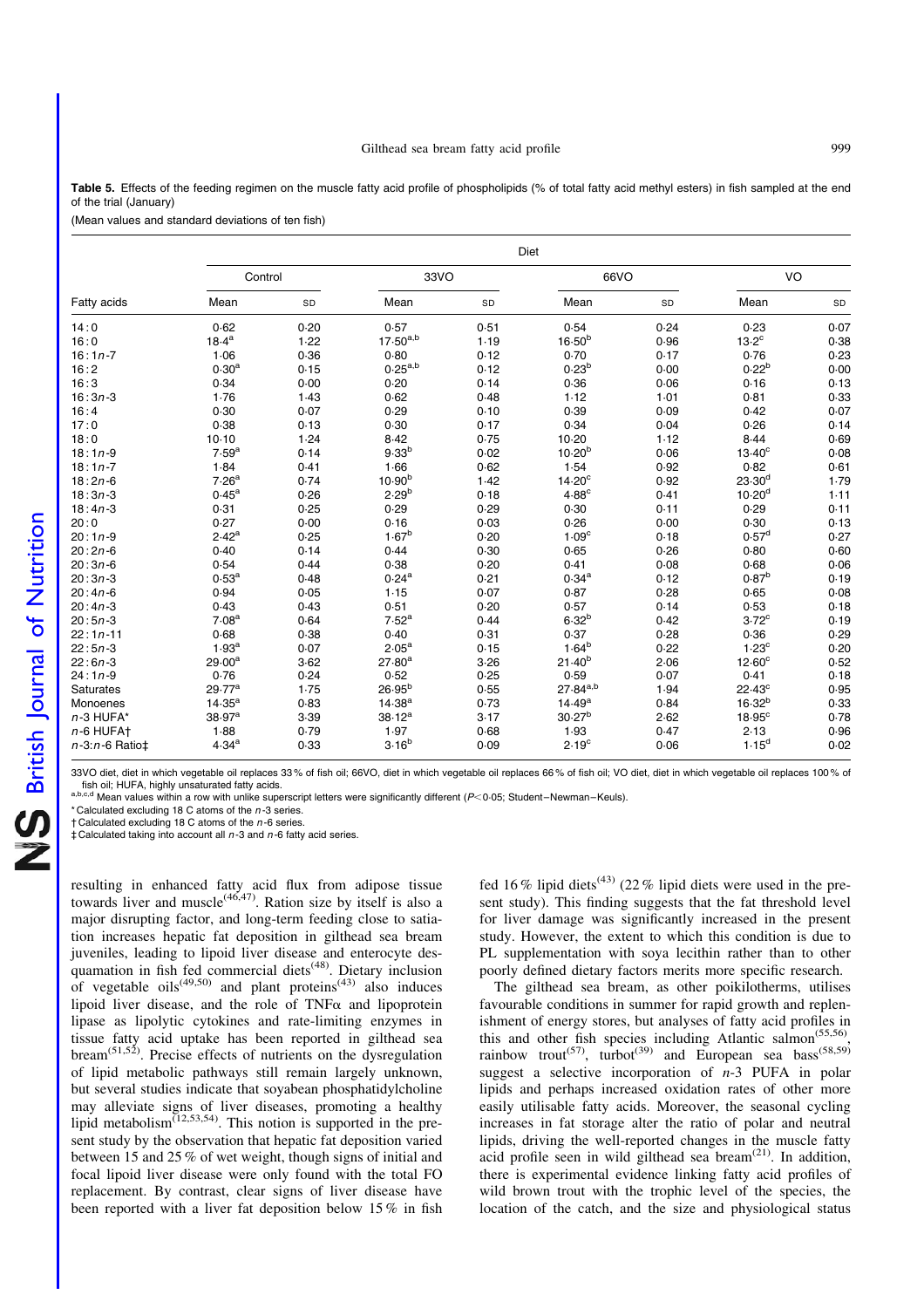<span id="page-8-0"></span>

Fig. 4. Component plot (A) and factor score plot (B) of the multivariate principal components analysis for the muscle fatty acid profile of total lipids (TL;  $\bullet$ ) and phospholipids (PL;  $\circ$ ) (January-sampled fish). CTRL, control diet; 33VO, diet in which vegetable oil replaces 33% of fish oil; 66VO, diet in which vegetable oil replaces 66 % of fish oil; VO, diet in which vegetable oil replaces 100 % of fish oil. Mean values are shown in the factor score plot to simplify the graph representation. Ovals stand for different clusters in the factor score  $1$  ( $P < 0.05$ ; Student–Newman–Keuls).

of the animal(60). However, feeding regimens under intensive aquaculture production apparently override the impact of the season on the fatty acid profile of farmed gilthead sea bream<sup>(22)</sup>. This notion is supported by data from the present study, and the MPCA analysis revealed that the 68 % of the total variation in the muscle fatty acid profile of TL is explained by the dietary component. Likewise, alterations in the muscle fatty acid profile of cultured Chinook salmon are viewed as a direct consequence of changes in body weight, fat deposition and ration size<sup>(61)</sup>. This information is of relevance and highlights important nutritional and quality traits, in particular for meeting human requirements for  $n-3$ PUFA and HUFA, which needs to be considered for a proper timing and use of FO finishing diets for the recovery of a marine fatty acid profile in fish fed vegetable oils through most of the production  $cycle^{(29,30,39)}$ .

The degree of unsaturation of fatty acids mediates the fluidity and structural integrity of cell membranes, which may exacerbate signs of EFA deficiency during fish overwinte- $\text{ring}^{(1,62,63)}$ . This is the reason why the analysis of PL fatty

**NS** British Journal of Nutrition British Journal of Nutrition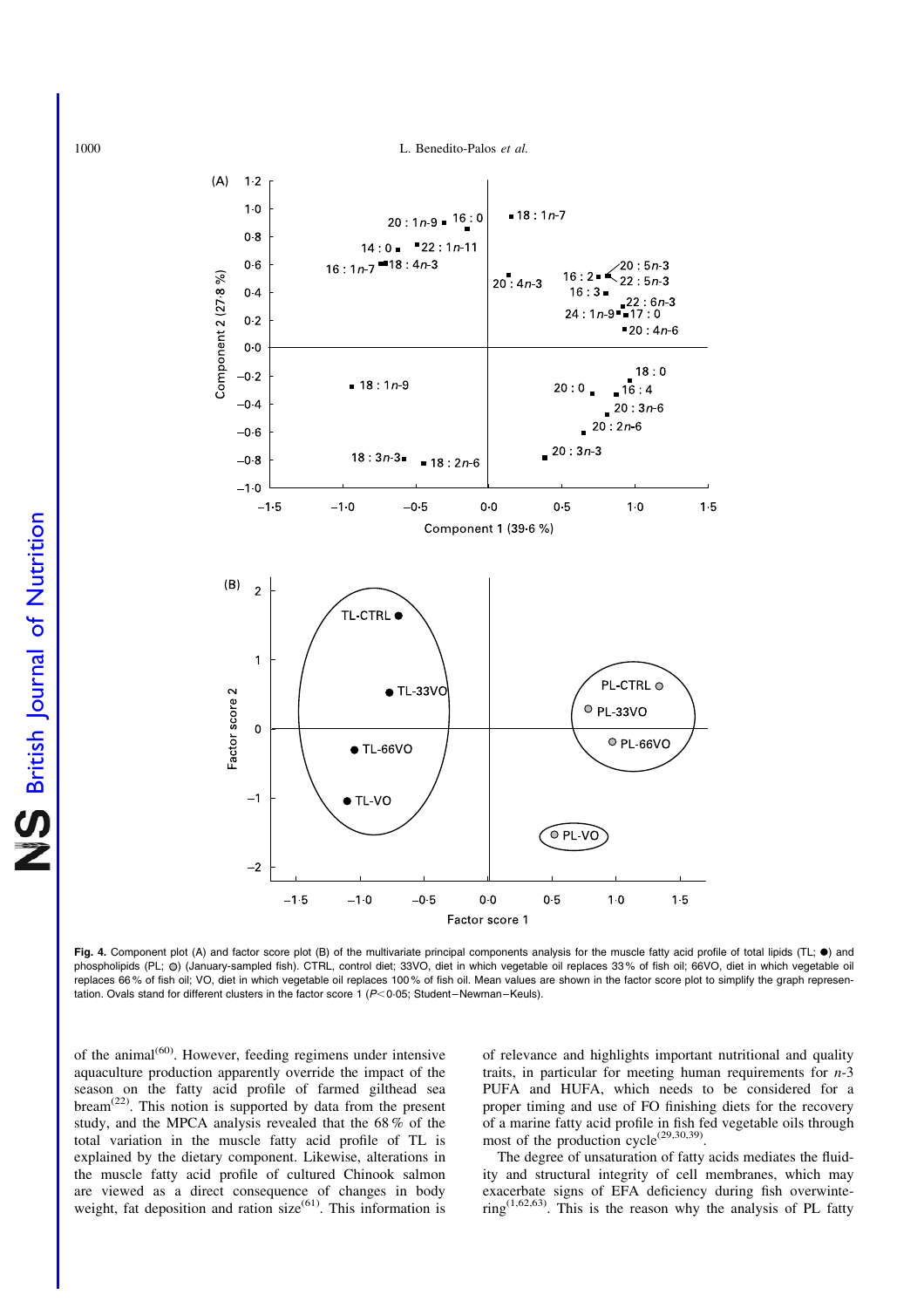acid profiles was focused in the present study on the cold season. At this time, the factor score plot showed two major clusters corresponding to PL and TL subgroups. In addition, the PL branch of fish fed the control, 33VO and 66VO diets appeared as a high homogeneous group, which evidenced the robustness of the PL fatty acid profile when EFA requirements were theoretically covered. However, fish fed the VO diet were deficient in EFA, and PL-VO appeared as an outlier group in the MPCA analysis. More detailed analyses revealed the relative enrichment of these fish in  $20:2n-6$ ,  $20:3n-6$  and  $20:3n-3$ . Since vegetable oils are devoid of these fatty acids and they are part of the biosynthetic routes of  $n-6$  and  $n-3$ HUFA, this finding highlights adaptive attempts to alleviate EFA deficiencies. The accumulation of  $20:3n-6$  indicates increased  $\Delta$ -6 desaturation and elongation of dietary 18:2n-6 that is driven by increased dietary and tissue levels of this fatty acid, derived from vegetable oils, as well as reduced tissue levels of  $n-3$  HUFA<sup>(8)</sup>. The increased levels of  $20:2n-6$ and  $20:3n-3$ , which are 'dead-end' elongation products of  $18:2n-6$  and  $18:3n-3$ , respectively, reflect increased levels of dietary  $C_{18}$  PUFA although increased levels of  $20:3n-9$ , a marker of EFA deficiency, were not observed. In gilthead sea bream, the expression of  $\Delta$ -6 desaturase is highly induced in fish fed a HUFA-free diet $(10)$ . There is also now evidence for a regulatory role of conjugated linoleic acid upon the hepatic and intestine expression of fatty acyl elongase and  $\Delta$ -6 fatty acyl desaturase<sup>(64)</sup>. However, a low activity of  $\Delta$ -5 fatty acyl desaturase activity has been reported either in vitro (65) or in vivo <sup>(9)</sup>, which may act as a major constraining factor for bioconversion of  $C_{18}$  PUFA into  $C_{20}$  and  $C_{22}$  HUFA at appreciable rates.

In summary, data on growth performance, tissue histology and fatty acid analysis prompted us to use practical diets with a low inclusion of marine raw materials through most of the production cycle of gilthead sea bream, linking the robustness of the PL fatty acid profile with endocrine, metabolic and somatotropic factors. Precise effects at different developmental stages need to be further evaluated, and, interestingly, muscle fatty acid profiles and MPCA emerge not only as powerful tools to understand foraging ecology and food webs, but also to evaluate alternative and sustainable aquafeeds in a global change scenario.

#### Acknowledgements

This research was funded by the European Union (FOOD-CT-2006-16 249: Sustainable Aquafeeds to Maximise the Health Benefits of Farmed Fish for Consumers, AQUAMAX) and Spanish (AGL2004-06 319-CO2) projects. The authors declare that there are no conflicts of interest perceived to bias the study. J. G. B. and S. K. have contributed to the experimental design of the diets. A. S.-B. carried out the histology part of the study. J.-C. N. and L. B.-P. performed the fatty acid analyses and data process, and J. P.-S. coordinated the work.

#### References

1. Sargent JR & Tacon AGJ (1999) Development of farmed fish: a nutritionally necessary alternative to meat. Proc Nutr Soc 58, 377–383.

- 2. Watanabe T (2002) Strategies for further development of aquatic feeds. Fish Sci  $68$ ,  $242-252$ .
- 3. Bell JG, McGhee F, Campbell PJ & Sargent JR (2003) Rapeseed oil as an alternative to marine fish oil in diets of post-smolt Atlantic salmon (Salmo salar): changes in flesh fatty acid composition and effectiveness of subsequent fish oil "wash out". Aquaculture 218, 515-528.
- 4. Bransden MP, Carter CG & Nichols PD (2003) Replacement of fish oil with sunflower oil in feeds for Atlantic salmon (Salmo salar L.): effect on growth performance, tissue fatty acid composition and disease resistance. Comp Biochem Physiol 135B, 611–625.
- Torstensen BE, Froyland L, Ørnsrud R & Lie Ø (2004) Tailoring of a cardioprotective muscle fatty acid composition of Atlantic salmon (Salmo salar) fed vegetable oils. Food Chem 87, 567–580.
- 6. Watanabe T (1982) Lipid nutrition in fish. Comp Biochem Physiol 73B, 3–15.
- 7. Sargent JR, Tocher DR & Bell JG (2002) The lipids. In Fish Nutrition, 3rd ed. pp. 181–257 [JE Halver and RW Hardy, editors]. San Diego, CA: Academic Press.
- 8. Mourente G, Dick JR, Bell JG & Tocher DR (2005) Effect of partial substitution of dietary fish oil by vegetable oils on desaturation and (-oxidation of  $[1^{-14}C]18:3n-3$  (LNA) and  $[1 - {^{14}C}]20:5n-3$  (EPA) in hepatocytes and enterocytes of European sea bass (Dicentrarchus labrax L.). Aquaculture 248, 173–186.
- 9. Mourente G & Tocher DR (1994) In vivo metabolism of  $[1<sup>-14</sup>C]$ linolenic acid (18:3(n-3)) and  $[1<sup>-14</sup>C]$ eicosapentaenoic acid  $(20:5(n-3))$  in a marine fish: time-course of the desaturation/elongation pathway. Biochim Biophys Acta 1212, 109–118.
- 10. Seiliez I, Panserat S, Corraze G, Kaushik S & Bergot P (2003) Cloning and nutritional regulation of a  $\Delta 6$ -desaturase-like enzyme in the marine teleost gilthead seabream (Sparus aurata). Comp Biochem Physiol B Biochem Mol Biol 135B, 449–460.
- 11. Sargent J, McEvoy L, Estevez A, Bell G, Bell M, Henderson J & Tocher D (1999) Lipid nutrition of marine fish during early development: current status and future directions. Aquaculture 179, 217–229.
- 12. Fontagné S, Geurden I, Escaffre AM & Bergot P (1998) Histological changes induced by dietary phospholipids in intestine and liver of common carp (Cyprinus carpio L.) larvae. Aquaculture 161, 213–223.
- 13. Olsen RE, Myklebust R, Kaino T & Ringo E (1999) Lipid digestibility and ultrastructural changes in the enterocytes of Arctic char (Salvelinus alpinus L.) fed linseed oil and soybean lecithin. Fish Physiol Biochem 21, 35–44.
- 14. Olsen RE, Dragnes BT, Myklebust R & Ringo E (2003) Effect of soybean oil and soybean lecithin on intestinal lipid composition and lipid droplet accumulation of rainbow trout, Oncorhynchus mykiss Walbaum. Fish Physiol Biochem 29, 181–192.
- 15. Caballero MJ, Izquierdo MS, Kjørsvik E, Montero D, Socorro J, Fernández AJ & Rosenlund G (2003) Morphological aspects of intestinal cells from gilthead seabream (Sparus aurata) fed diets containing different lipid sources. Aquaculture 225, 325–340.
- 16. Abeywardena MY & Head RJ (2001) Longchain n-3 polyunsaturated fatty acids and blood vessel function. Cardiovasc Res 52, 361–371.
- 17. Calder PC (2006) Polyunsaturated fatty acids and inflammation. Prostaglandins Leukot Essent Fatty Acids 75, 197–202.
- 18. Fonseca-Madrigal J, Karalazos V, Campbell PJ, Bell JG & Tocher DR (2005) Influence of dietary palm oil on growth, tissue fatty acid compositions, and fatty acid metabolism in liver and intestine in rainbow trout (Oncorhynchus mykiss). Aquacult Nutr 11, 241–250.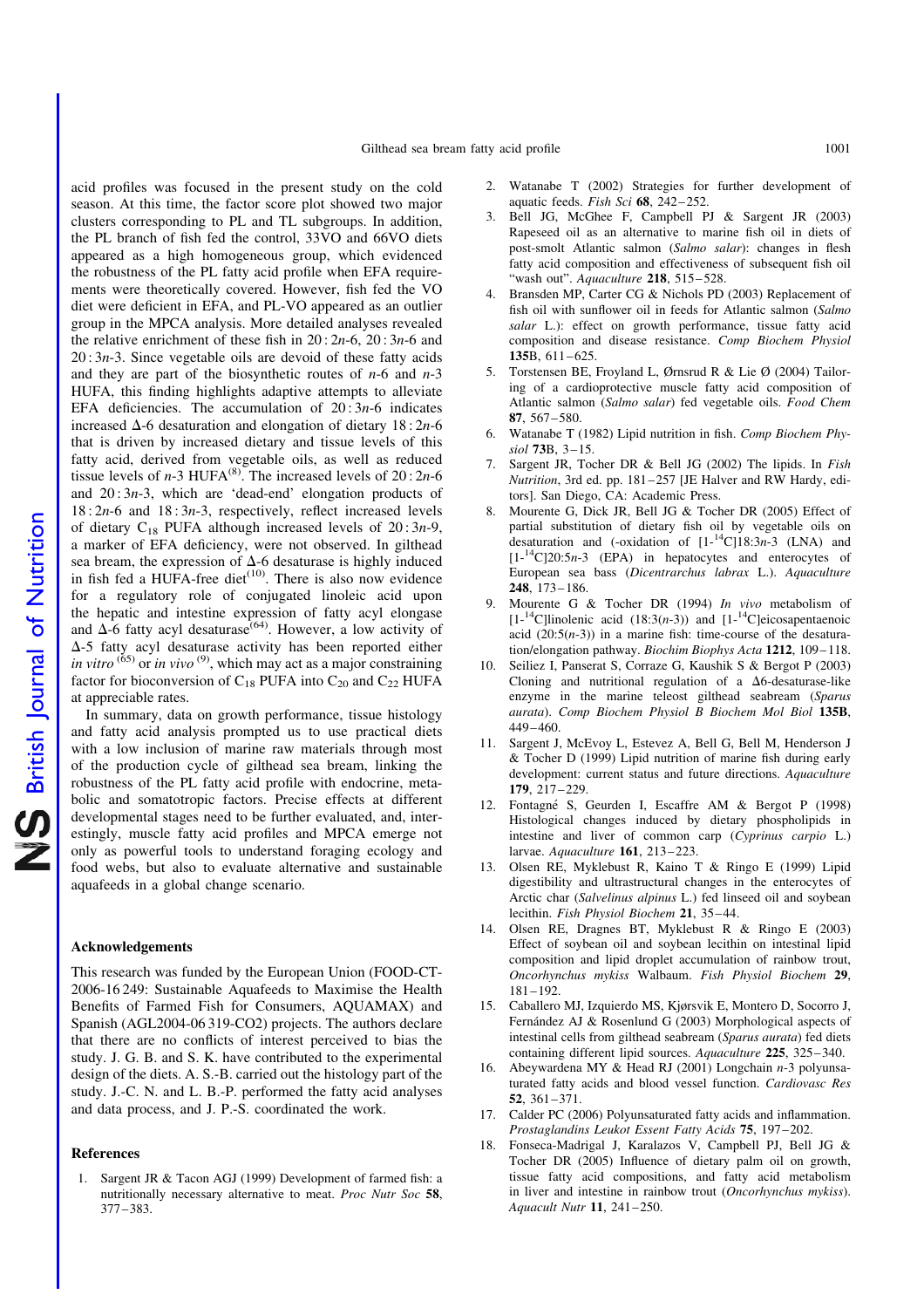1002 L. Benedito-Palos et al.

- 19. Fonseca-Madrigal J, Bell JG & Tocher DR (2006) Nutritional and environmental regulation of the synthesis of highly unsaturated fatty acids and of fatty-acid oxidation in Atlantic salmon (Salmo salar L.) enterocytes and hepatocytes. Fish Physiol Biochem 32, 317–328.
- 20. Almansa E, Martín MV, Cejas JR, Badía P, Jerez S & Lorenzo A (2001) Lipid and fatty acid composition of female gilthead seabream during their reproductive cycle: effects of a diet lacking  $n-3$  HUFA. *J Fish Biol* 59, 267-286.
- 21. Özyurt G, Polat A & Özkütük S (2005) Seasonal changes in the fatty acids of gilthead sea bream (Sparus aurata) and white sea bream (Diplodus sargus) captured in Iskenderun Bay, eastern Mediterranean coast of Turkey. Eur Food Res Technol 220, 120–124.
- 22. Grigorakis K (2007) Compositional and organoleptic quality of farmed and wild gilthead sea bream (Sparus aurata) and sea bass (Dicentrarchus labrax) and factors affecting it: a review. Aquaculture 272, 55–75.
- 23. Izquierdo MS, Obach A, Arantzamendi L, Montero D, Robaina L & Rosenlund G (2003) Dietary lipid sources for seabream and seabass: growth performance, tissue composition and flesh quality. Aquacult Nutr 9, 397–407.
- 24. Izquierdo MS, Montero D, Robaina L, Caballero MJ, Rosenlund G & Ginés R (2005) Alterations in fillet fatty acid profile and flesh quality in gilthead seabream (Sparus aurata) fed vegetable oils for a long term period. Recovery of fatty acid profiles by fish oil feeding. Aquaculture 250, 431–444.
- 25. Gómez-Requeni P, Mingarro M, Calduch-Giner JA, Médale F, Martin SAM, Houlihan DF, Kaushik S & Pérez-Sánchez J (2004) Protein growth performance, amino acid utilisation and somatotropic axis responsiveness to fish meal replacement by plant protein sources in gilthead sea bream (Sparus aurata). Aquaculture 232, 493–510.
- 26. De Francesco M, Parisi G, Pérez-Sánchez J, Gómez-Requeni P, Médale F, Kaushik SJ, Mecatti M & Poli BM (2007) Effect of high level fish meal replacement by plant proteins in gilthead sea bream (Sparus aurata) on growth and body/fillets quality traits. Aquacult Nutr 13, 361-372.
- 27. Benedito-Palos L, Saera-Vila A, Calduch-Giner JA, Kaushik S & Pérez-Sánchez J (2007) Combined replacement of fish meal and oil in practical diets for fast growing juveniles of gilthead sea bream (Sparus aurata L.): networking of systemic and local components of GH/IGF axis. Aquaculture 267, 199-212.
- 28. Kelley DE (2002) Skeletal muscle triglycerides an aspect of regional adiposity and insulin resistance. Ann N Y Acad Sci 967, 135–145.
- 29. Torstensen BE, Froyland L, Ørnsrud R & Lie Ø (2005) Tailoring of Atlantic salmon (Salmo salar L.) flesh lipid composition and sensory quality by replacing fish oil with a vegetable oil blend. J Agric Food Chem 53, 10166–10178.
- 30. Mourente G, Good JE, Thompson KD & Bell JG (2007) Effects of partial substitution of dietary fish oil with blends of vegetable oils, on blood leukocyte fatty acid compositions, inmune function and histology in European sea bass (Dicentrarchus labrax L.). Br J Nutr 98, 770–779.
- 31. Folch J, Lees N & Sloane Stanley GH (1957) A simple method for isolation and purification of total lipides from animal tissues. J Biol Chem 226, 497–509.
- 32. Christie WW (1982) Lipid Analysis. Isolation, Separation, Identification and Structural Analysis of Lipids, 2nd ed., p. 207 [WW Christie, editor]. Oxford: Pergamon Press.
- 33. Le Milinaire C, Gatesoupe FJ & Stephan G (1983) Quantitative approach to n-3 long-chain poly-unsaturated fatty-acid requirement of turbot (Scophthalmus maximus) larvae (article in French). C R Seances Acad Sci III 296, 917–920.
- 34. Gatesoupe FJ, Leger C, Boudon M, Metailler R & Luquet P (1977) Lipid feeding of turbot (Scophthalmus maximus L.).

Influence on growth of supplementation with methyl esters of linolenic acid and fatty acids of  $\omega$ 9 series. Ann Hydrobiol 8, 247–254.

- 35. Lee SM, Lee JH & Kim KD (2003) Effect of dietary essential fatty acids on growth, body composition and blood chemistry of juvenile starry flounder (Platichthys stellatus). Aquaculture 225, 269–281.
- 36. Leger C, Gatesoupe FJ, Metailler R, Luquet P & Fremont L (1979) Effect of dietary fatty acids differing by chain lengths and  $\omega$  series on the growth and lipid composition of turbot Scophthalmus maximus L. Comp Biochem Physiol 64B, 345–350.
- 37. Skalli A & Robin JH (2004) Requirement of  $n-3$  long chain polyunsaturated fatty acids for European sea bass (Dicentrarchus labrax) juveniles: growth and fatty acid composition. Aquaculture 240, 399–415.
- 38. Kalogeropoulos N, Alexis MN & Henderson RJ (1992) Effects of dietary soybean and cod-liver oil levels on growth and body composition of gilthead bream (Sparus aurata). Aquaculture 104, 293–308.
- 39. Regost C, Arzel J, Robin J, Rosenlund G & Kaushik SJ (2003) Total replacement of fish oil by soybean or linseed oil with a return to fish oil in turbot (Psetta maxima): 1. Growth performance, flesh fatty acid profile, and lipid metabolism. Aquaculture 217, 465–482.
- 40. Piedecausa MA, Mazon MJ, Garcia Garcia B & Hernandez MD (2007) Effects of total replacement of fish oil by vegetable oils in the diets of sharpsnout seabream (Diplodus puntazzo). Aquaculture 263, 211–219.
- 41. Mingarro M, Vega-Rubín de Celis S, Astola A, Pendón C, Martínez Valdivia M & Pérez-Sánchez J (2002) Endocrine mediators of seasonal growth in gilthead sea bream (Sparus aurata): the growth hormone and somatolactin paradigm. Gen Comp Endocrinol 128, 102–111.
- 42. Gómez-Requeni P, Mingarro M, Kirchner S, et al. (2003) Effects of dietary amino acid profile on growth performance, key metabolic enzymes and somatotropic axis responsiveness of gilthead sea bream (Sparus aurata). Aquaculture 220, 749–767.
- 43. Sitjà-Bobadilla A, Peña-Llopis S, Gómez-Requeni P, Médale F, Kaushik S & Pérez-Sánchez J (2005) Effect of fish meal replacement by plant protein sources on non-specific defence mechanisms and oxidative stress in gilthead sea bream (Sparus aurata). Aquaculture 249, 387–400.
- 44. Salhi M, Hernández-Cruz CM, Bessonart M, Izquierdo MS & Fernández-Palacios H (1999) Effect of different dietary polar lipid levels and different n-3 HUFA content in polar lipids on gut and liver histological structure of gilthead seabream (Sparus aurata) larvae. Aquaculture 179, 253–263.
- 45. Liu J, Caballero MJ, Izquierdo MS, El-Sayed Ali T, Hernández-Cruz CM, Valencia A & Fernández-Palacios H (2002) Necessity of dietary lecithin and eicosapentaenoic acid for growth, survival, stress resistance and lipoprotein formation in gilthead sea bream Sparus aurata. Fish Sci 68, 1165-1172.
- 46. Browning JD & Horton JD (2004) Molecular mediators of hepatic steatosis and liver injury. J Clin Invest 114, 147-152.
- 47. Avramoglu RK, Basciano H & Adeli K (2006) Lipid and lipoprotein dysregulation in insulin resistant states. Clin Chim Acta 368, 1–19.
- 48. Sitja`-Bobadilla A, Mingarro M, Pujalte MJ, Garay E, Alvarez-Pellitero P & Pérez-Sánchez J (2003) Immunological and pathological status of gilthead sea bream (Sparus aurata L.) under different long-term feeding regimes. Aquaculture 220, 707–724.
- 49. Caballero MJ, Izquierdo MS, Kjørsvik E, Fernández AJ & Rosenlund G (2004) Histological alterations in the liver of sea bream, Sparus aurata L., caused by short- or long-term feeding